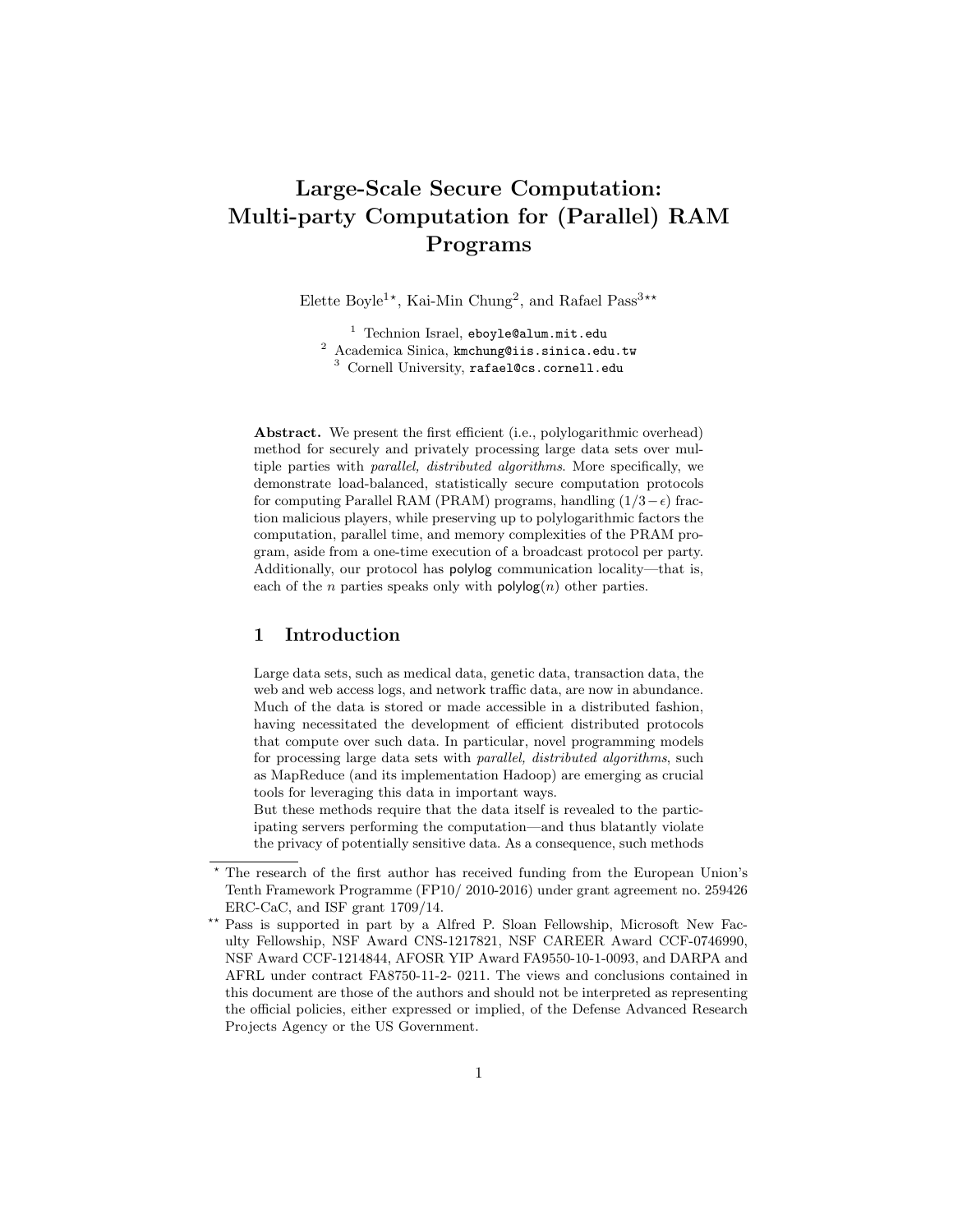cannot be used in many critical applications (e.g., discovery of causes or treatments of diseases using genetic or medical data).

In contrast, methods such as secure multi-party computation (MPC), introduced in the seminal works of Yao [Yao86] and Goldreich, Micali and Wigderson [GMW87], enable securely and privately performing any computation on individuals private inputs (assuming some fraction of the parties are honest). However, despite great progress in developing these techniques, there are no MPC protocols whose efficiency and communication requirements scale to the modern regime of large-scale distributed, parallel data processing.

We are concerned with merging these two approaches. In particular,

We seek MPC protocols that efficiently (technically, with polylogarithmic overhead) enable secure and private processing of large data sets with parallel, distributed algorithms.

Explicitly, in this large-scale regime, the following properties are paramount:

- 1. Exploiting Random Access. Computations on large data sets are frequently "lightweight": accessing a small number of dynamically chosen data items, relying on conditional branching, and/or maintaining small memory. This means that converting a program first into a circuit to enable its secure computation, which immediately obliterates these gains, will not be a feasible option.
- 2. Exploiting Parallelism. In fact, as mentioned, to effectively solve large-scale problems, modern programming models heavily leverage parallelism. The notion of a Parallel RAM (PRAM) better captures such computing models. In the PRAM model of computation, several (polynomially many) CPUs run simultaneously, potentially communicating with one another, while accessing the same shared external memory. We consider a PRAM model with a variable number of CPUs but with a fixed activation structure (i.e., what processors are activated at which time steps is fixed). Note that such a model simultaneously captures RAMs (a single CPU) and circuits (the circuit topology dictates the CPU activation structure).
- 3. Exploiting Plurality of Users. In the setting of MPC we would like to leverage not only parallelism within a single party (i.e., if a party has multiple CPUs that may run in parallel), but also that we have a large number of parties that can run in parallel. So, if we we have  $n$  parties, each with  $k$  processors, we ideally would like to securely compute PRAMs that use  $nk$  CPUs (as opposed to just  $k$  CPUs).

Additionally, the following desiderata are often of importance:

- 3. Load balancing. When the data set contains tens or hundreds of thousands of users' data, it is often unreasonable to assume that any single user can provide memory, computation, or communication resources on the order of the data of all users. Rather, we would like to balance the load across nodes.
- 4. Communication Locality. In many cases, establishing a secure communication channel with a large number of distinct parties may be costly, and thus we would like to minimize the locality of communication [BGT13]: that is, the number of total parties that each party must send and receive message to during the course of the protocol.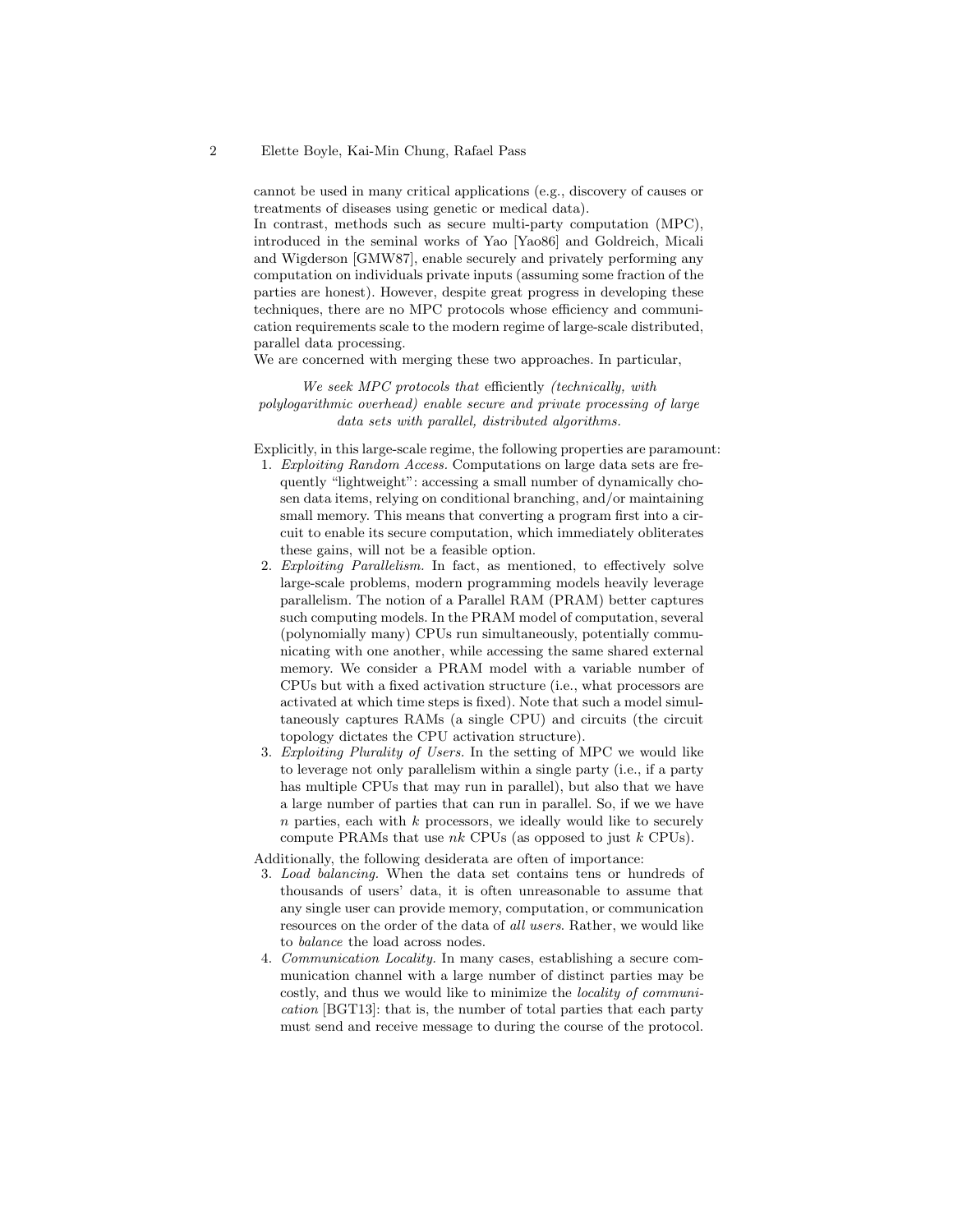To date, no existing work addresses secure computation of Parallel RAM programs. Indeed, nearly all results in MPC require a circuit model for the function being evaluated (including the line of work on scalable MPC  $[DI06, DIK^+08, DKMS12, ZMS14]$ , and thus inherit resource requirements that are linear in the circuit size. Even for (sequential) RAM, the only known protocols either only handle two parties  $[OS97,\text{GKK}^+11,\text{LO}13,\text{GGH}^+13]$ , or in the context of multi-party computation require all parties to store all inputs [DMN11], rendering the protocol useless in a large-scale setting (even forgetting about computation load balancing and locality).

#### 1.1 Our Results

We present a statistically secure MPC for (any sequence of) PRAMs handling  $(1/3-\epsilon)$  fraction static corruptions in a synchronous communication network, with secure point-to-point channels. In addition, our protocol is strongly *load balanced* and *communication local* (i.e.,  $polylog(n)$ ) locality). We state our theorem assuming each party itself is a k-processor PRAM, for parameter  $k$ .

Theorem 1 (Informal – Main Theorem). For any constant  $\epsilon > 0$ and polynomial parallelism parameter  $k = k(n)$ , there exists an n-party statistically secure (with error negligible in n) protocol for computing any adaptively chosen sequence of PRAM programs  $\Pi_i$  with fixed CPU activation structures (and that may have bounded shared state), handling  $(1/3 - \epsilon)$  fraction static corruptions with the following complexities, where each party is a k-processor PRAM (and where  $|x|, |y|$  denote per-party input and output size,<sup>4</sup> space( $\Pi$ ), comp( $\Pi$ ), and time( $\Pi$ ) denote the worst-case space, computation, and (parallel) runtime of  $\Pi$ , and  $CPUs(\Pi)$  denotes the number of CPUs of  $\Pi$ ):

- Computation per party, per  $\Pi_j$ :  $\tilde{O}(\text{comp}(H_j)/n + |y|)$ .
- Time steps, per  $\Pi_j$ :  $\tilde{O} \left( \text{time}(H_j) \cdot \max\left\{1, \frac{CPUs(H)}{nk} \right\} \right)$ .
- $-$  Memory per party:  $\tilde{O}\left(|x|+|y|+\max_{j=1}^N{\sf space}( \Pi_j)/n\right).$

– Communication Locality:  $\tilde{O}(1)$ .

given a one-time preprocessing phase with complexity:

- Computation per party:  $\tilde{O}(|x|)$ , plus single broadcast of  $\tilde{O}(1)$  bits.
- $-$  Time steps:  $\tilde{O}\left(\max\left\{1,\frac{|x|}{k}\right\}\right)$ .

Additionally, our protocol achieves a strong "online" load-balancing quarantee: at all times during the protocol, all parties' communication and computation loads vary by at most a constant multiplicative factor (up to a polylog $(n)$  additive term).

Remark 1 (Round complexity). As is the case with all general MPC protocols in the information-theoretic setting to date, the round complexity of our protocol corresponds directly with the time complexity (as when restricted to circuits, parallel complexity corresponds to circuit depth). That is, for each evaluated PRAM program  $\Pi_i$ , the protocol runs in  $\tilde{O}(\text{time}(H_i))$  sequential communication rounds to securely evaluate  $\tilde{H}_i$ .

<sup>4</sup> For simplicity of exposition, we assume all parties have the same input size and receive the same output.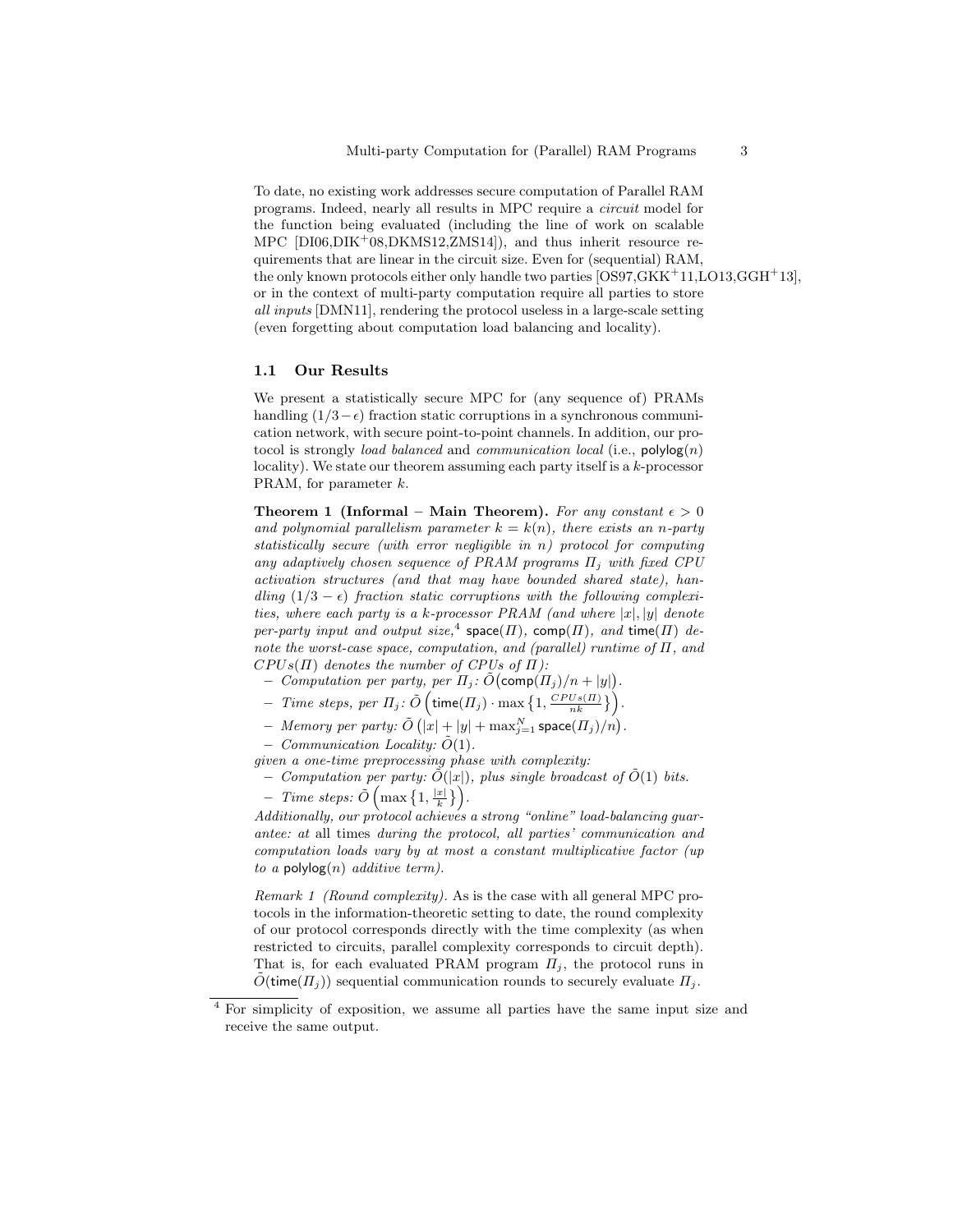Remark 2 (On the achieved parameters). Note that in terms of memory, each party only stores her input, output, and her "fair" share of the required space complexity, up to polylogarithmic factors. In terms of computation (up to polylogarithmic factors), each party does her "fair" share of the computation, receives her outputs, and in addition is required to read her entire input at an initial preprocessing stage (even though the computations may only involve a subset of the input bits; this additional overhead of "touching" the whole input once is necessary to achieve security).<sup>5</sup> Finally, the time complexity corresponds to the parallel complexity of the PRAM being computed, as long as the combined number of available processors nk from all parties matches or exceeds the number of required parallel processes of the program (and degrades with the corresponding deficit).

Remark 3 (Instantiating the single-use broadcast). The broadcast channel can be instantiated either by the  $O(\sqrt{n})$ -locality broadcast protocol of King et al. [KSSV06], or the  $polylog(n)$ -average locality protocol of [BSGH13] at the expense of a cost of a one-time per-party computational cost of  $O(\sqrt{n})$ , or average cost of polylog $(n)$ , respectively. We separate the broadcast cost from our protocol complexity measures to emphasize that any (existing or future) broadcast protocol can be directly plugged in, yielding associated desirable properties.<sup>6</sup>

## 1.2 Construction Overview

Our starting point is an Oblivious PRAM (OPRAM) compiler [BCP14b,GO96], a tool that compiles any PRAM program into one whose memory access patterns are independent of the data (i.e., "oblivious"). Such a compiler (with polylogarithmic overhead) was recently attained by [BCP14b]. Indeed, it is no surprise that such a tool will be useful toward our goal. It has been demonstrated in the sequential setting that Oblivious (sequential) RAM (ORAM) compilers can be used to builds secure 2-party protocols for RAM programs [OS97,GKK<sup>+</sup>11,LO13,GGH<sup>+</sup>13]. Taking a similar approach, building upon the OPRAM compiler of [BCP14b] directly yields 2-party protocols for PRAMs. However, OPRAM on its own does not directly provide a solution for

multi-party computation (when there are many parties). While this approach gives protocols whose complexities scale well with the RAM (or

<sup>5</sup> For general secure computation, and even if we restrict to functionalities that only access a few parties' inputs, and only a few bits of their data, essentially all parties must perform computation at least  $\Omega(|x|)$ . To see this, consider secure computation of a "multi-party Private Information Retrieval (PIR)" functionality: each party  $i > 1$  has as input some "big data"  $x_i$ , and party 1 has as input a party index i and an index j into their data  $x_i$ . The functionality returns  $x_i[j]$  (i.e., the j'th bit of party i's data) to party 1 and nothing to everyone else. We claim that each party  $i > 1$  must access every bit of  $x_i$ ; if not, it learns that that particular bit of its data was not requested, which it cannot learn in an ideal execution of the functionality.

 $6$  For instance, it remains open to achieve statistically secure broadcast with worst-case polylog $(n)$  locality.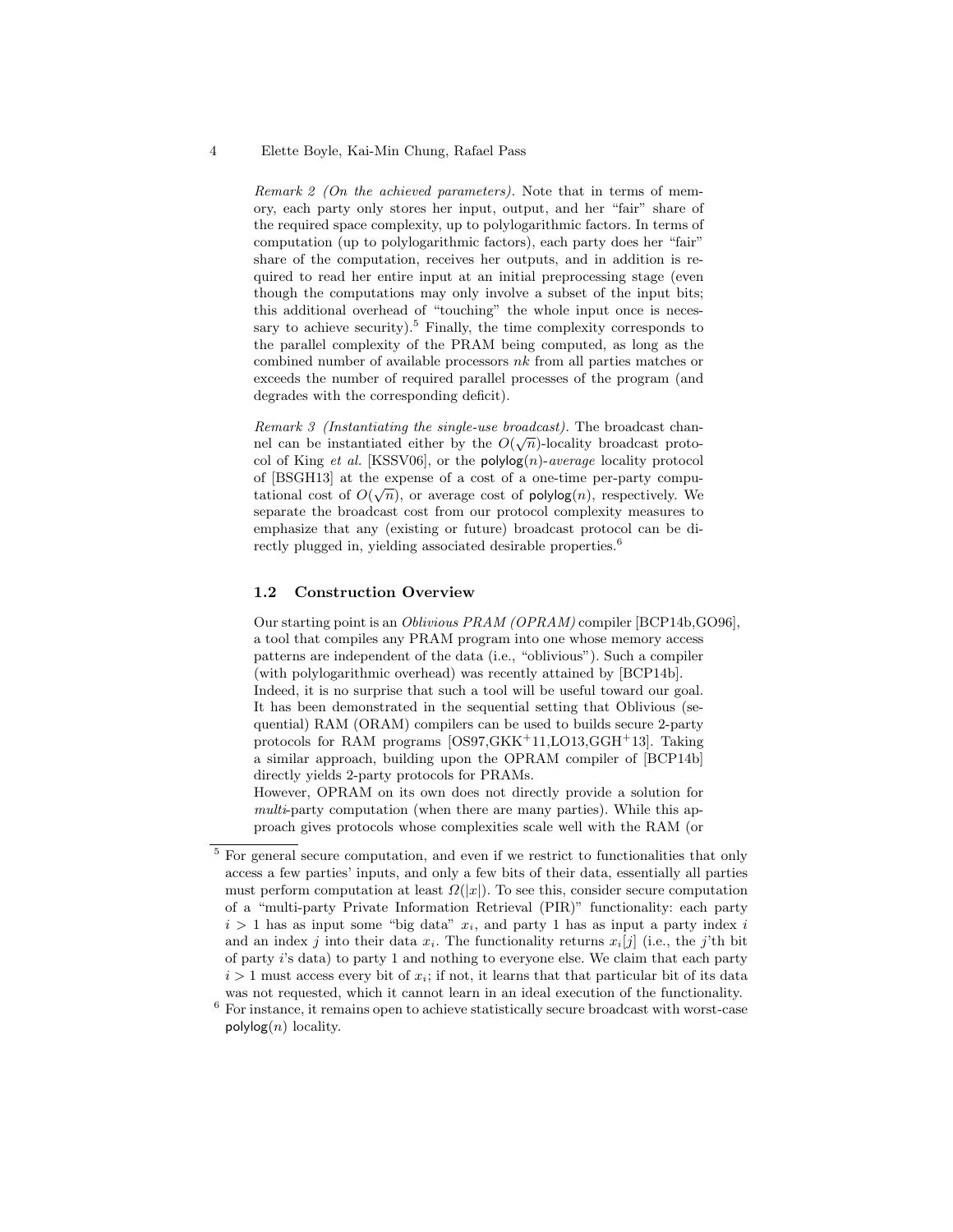PRAM) complexity of the programs, the complexities grow poorly with the number of parties. Indeed, the only current technique for securely evaluating a RAM program on multiple parties' inputs [DMN11] is for all parties to hold secret shares of all parties' inputs, and then jointly execute (using standard MPC for circuits) the trusted CPU instructions of the ORAM-compiled version of the program. This means each party must communicate and maintain information of size equivalent to all parties' inputs, and everyone must talk to everyone else for every time step of the RAM program evaluation.

One may attempt to improve the situation by first electing a small  $polylog(n)$ -size representative committee of parties, and then only performing the above steps within this committee. This approach drops the total communication and computation of the protocol to reasonable levels. However, this approach does not save the subset of elected parties from carrying the burden of the entire computation. In particular, each elected party must memory storage equal to the size of all parties' inputs combined, making the protocol unusable for "large-scale" computation.

In this paper, we provide a new approach for dealing with this issue. We show how to use an OPRAM in a way that achieves balancing of memory, computation, and communication across all parties.

Our MPC construction proceeds in the following steps:

- 1. From OPRAM to MPC. Given an OPRAM, we begin by considering MPC in a "benign" adversarial setting, which we refer to as oblivious multi-party computation, where all parties are assumed to be honest, and we only require that an external attacker that views communication and activation (including memory and computation usages) patterns does not learn anything about the inputs. We show:
	- (a) OPRAM yields efficient memory-balanced oblivious MPC for PRAM.
	- (b) Using committee election techniques (à la [KLST11,DKMS12,BGT13]), any oblivious multi-party computation can be compiled into a standard secure MPC with only polylog overhead (and a onetime use of a broadcast channel per party).
- 2. Load Balancing & Communication Locality. We next show semi-generic compilers for "nice" (formally defined) *oblivious multiparty* protocols, each introducing only  $\text{polylog}(n)$  overhead:
	- (a) From any "nice" protocol to one whose computation and communication are load-balanced.
	- (b) From any "nice" protocol to one that is both load-balanced and *communication local* (i.e.,  $polylog(n)$  locality).

Our final result is obtained by combining the above steps and observing that Step 1(b) preserves load-balancing and communication locality (and thus can be applied after Step 2). Let us mention that just Step 1 (together with existing construction of ORAMs) already yields the first MPC protocol for (sequential) RAM programs in which no party must store all parties' inputs. Additionally, just Step 1 (together with the OPRAM construction of [BCP14b]) yields the first MPC for PRAMs. We now expand upon each of these steps.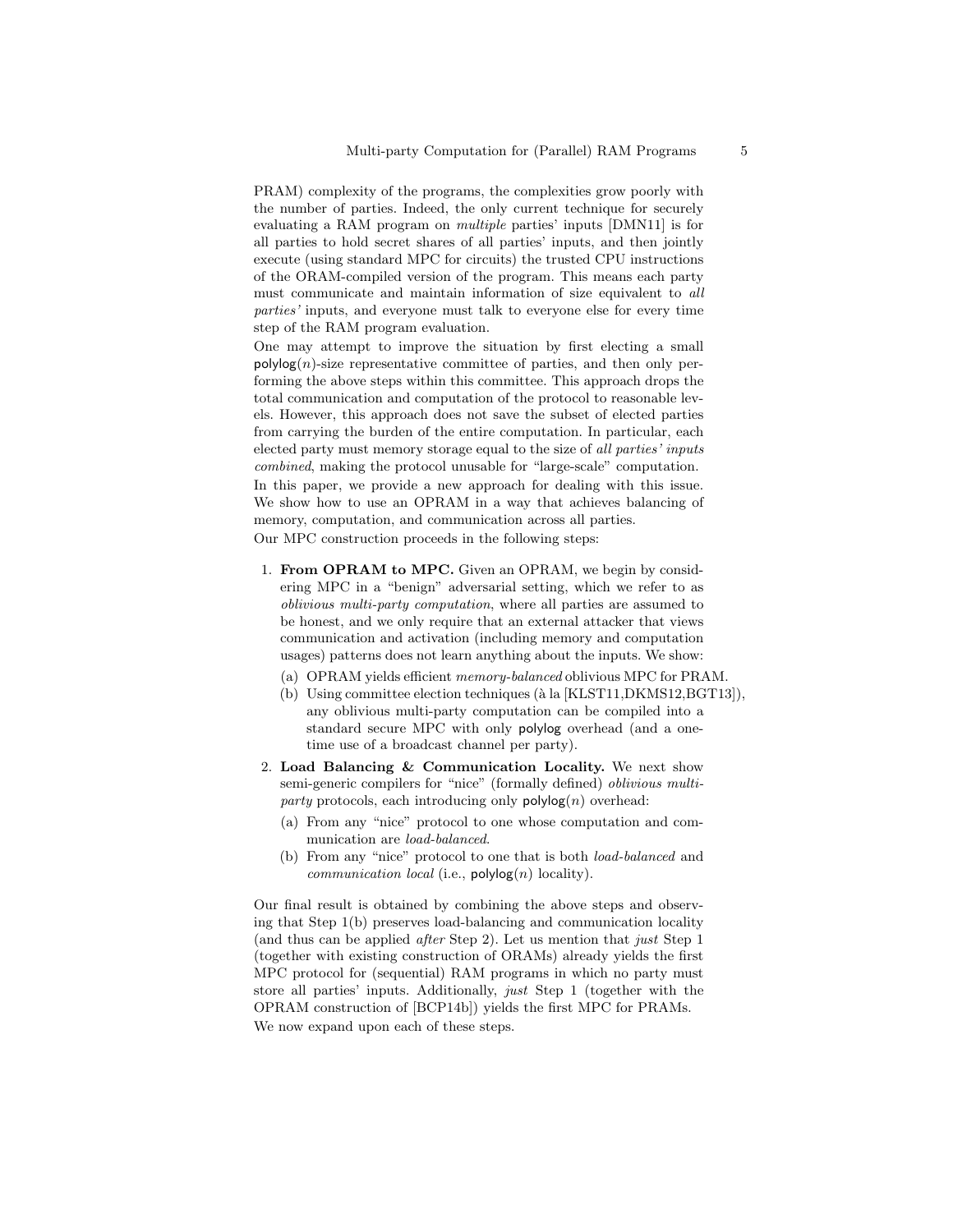MPC from OPRAM Recall that our construction proceeds via an intermediate notion of oblivious security, in which we do not require security against corrupted parties, but rather against an external adversary who sees the activation patterns (i.e., accessed memory addresses and computation times) and communication patterns (i.e., sender/receiver ids and message lengths) of parties throughout the protocol.

Oblivious MPC from OPRAM. At a high level, our protocol will emulate a *distributed* OPRAM<sup>7</sup> structure, where the CPUs and memory cells in the OPRAM are each associated with parties. (Recall that we need only achieve "oblivious" security, and thus can trust individual parties with these tasks). The "CPU" parties will control the evaluation flow of the (OPRAM-compiled) program, communicating with the parties emulating the role of the appropriate memory cells for each address to be accessed in the (OPRAM-compiled) database.

The distributed OPRAM structure will enable us to evenly spread the memory burden across parties, incurring only  $\mathsf{polylog}(n)$  overhead in total memory and computation, and while guaranteeing that the communication patterns between committees (corresponding to data access patterns) do not reveal information on the underlying secret values. This framework shares a similar flavor to the protocols of [DKMS12,BGJK12], which assign committees to each of the gates of a circuit being evaluated, and to [BGT13], which uses CPU and input committees to direct program execution and distributedly store parties' inputs. The distributed OPRAM idea improves and conceptually simplifies the input storage handling of Boyle *et al.* [BGT13], in which  $n$  committees holding the n parties' inputs execute a distributed "oblivious input shuffling" procedure to break the link between which committees are communicating and which inputs are being accessed in the computation.

Compiling from "Oblivious" Security to Malicious Security. We next present a general compiler taking an oblivious protocol to one that is secure against  $(1/3 - \epsilon)n$  statically corrupted malicious parties. (This step can be viewed as a refinement and generalization of ideas from [KLST11,DKMS12,BGT13].) We ensure the compiler tightly preserves the computation, memory, load-balancing, and communication locality of the original protocol, up to  $\mathsf{polylog}(n)$  factors (modulo a onetime broadcast per party). This enables us to apply the transformation to any of the oblivious protocols resulting from the intermediate steps in our progression.

At a high level, the compiler takes the following form: (1) First, the parties collectively elect a large number of "good" committees, each of size  $polylog(n)$ , where "good" means each committee is composed of at least 2/3 honest parties, and that parties are spread roughly evenly across committees. (2) Each party will verifiably secret share his input among the corresponding committee  $C_i$ . (3) From this point on, the role of each party  $P_i$  in the original protocol will be emulated by the corresponding

<sup>7</sup> We remark that the term "distributed ORAM" was used with a different meaning in [LO13], in regard to an ORAM that was split across two users.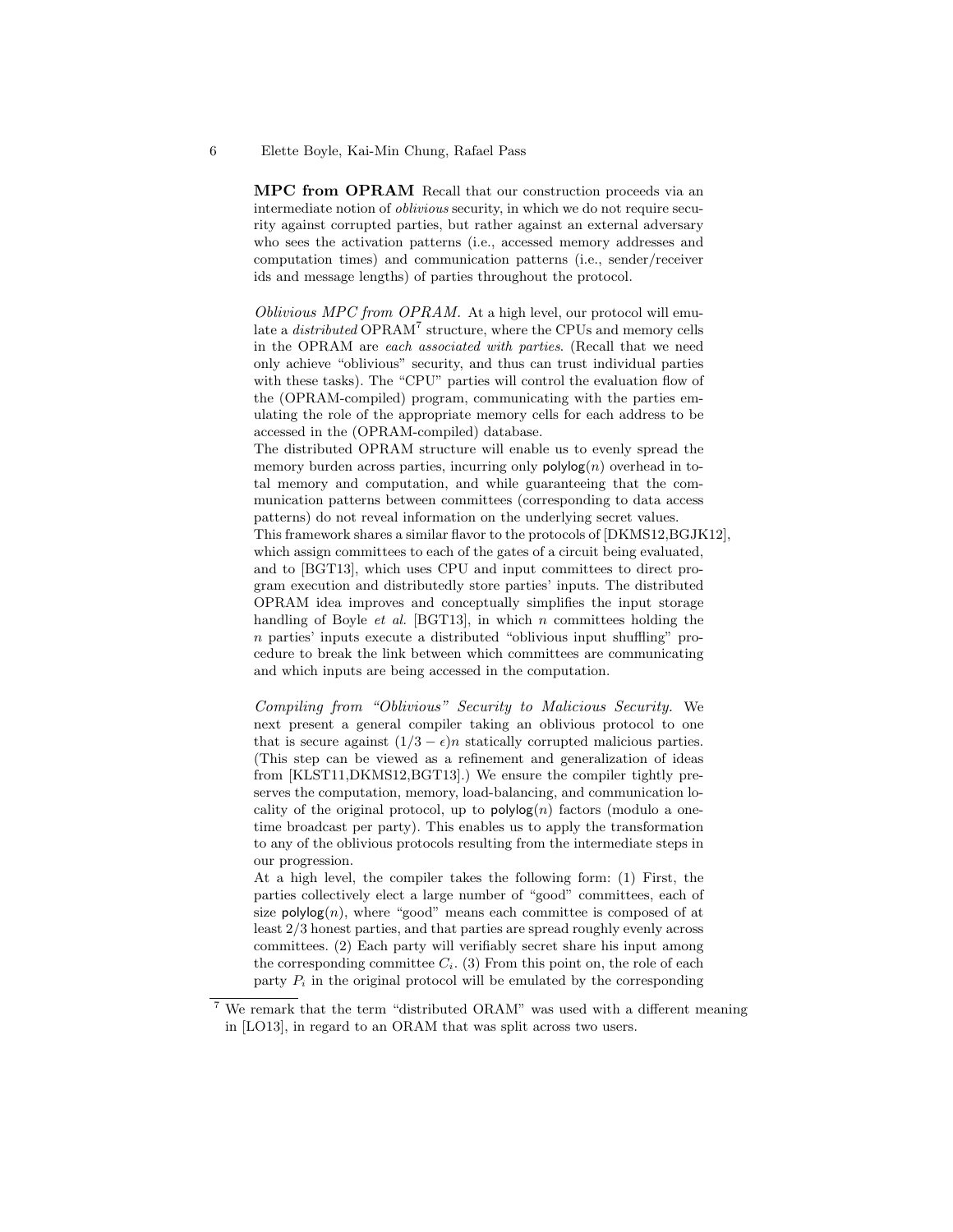committee  $C_i$ . That is, each local  $P_i$  computation will be executed via a small-scale MPC among  $C_i$ , and each communication from  $P_i$  to  $P_j$  will be performed via an MPC among committees  $C_i$  and  $C_j$ .

The primary challenge in this step is how to elect such committees while incurring only  $polylog(n)$  locality and computation per party. To do so, we build atop the "almost-everywhere" scalable committee election protocol of King et al. [KSSV06] to elect a single good committee, and then show that one may use a  $\text{polylog}(n)$ -wise independent function family  ${F<sub>s</sub>}<sub>s∈S</sub>$  to elect the remaining committees with small description size (in the fashion of [KLST11,BGT13], for the case of combinatorial samplers and computational pseudorandom functions), with committee i defined as  $C_i := F_s(i)$  for fixed random seed s.

We remark that, aside from the one-time broadcast, this compiler preserves load balancing and  $\text{polylog}(n)$  locality. Indeed, load balancing is maintained since the committee setup procedure is computationally inexpensive, and each party appears in roughly the same number of "worker" committees. The locality of the resulting protocol increases by an additive polylog(n) for the committee setup, and a multiplicative polylog(n) term since all communications are now performed among  $\mathsf{polylog}(n)$ -size committees instead of individual parties.

### Load Balancing Distributed Protocols

Load-balancing (Without Locality). We now show how to modify our protocol such that the total computational complexity and memory balancing are preserved, while additionally achieving a strong computation load balancing property—with high probability, at all times throughout the protocol execution, every party performs close to  $1/n$  fraction of current total work, up to an additive  $polylog(n)$  amount of work. This will hold simultaneously for both computation and communication.<sup>8</sup> We present and analyze our load-balancing solution in the intermediate oblivious MPC security setting (recall that one can then apply the compiler from Step 2(b) above to obtain malicious MPC with analogous load-balancing). Let us mention that there is a huge literature on "loadbalanced distributed computation" (e.g., [ACMR95,MPS02,MR98,AAK08]): As far as we can tell, our setting differs from the typical studied scenarios in that we must load balance an underlying distributed protocol, as opposed to a collection of independent "non-communicating jobs". Indeed, the main challenge in our setting is to deal with the fact that "jobs" talk to one another, and this communication must remain efficient also be made load balanced. Furthermore, we seek a load-balanced solution with communication locality.

We consider a large class of arbitrary (potentially load-unbalanced and large-locality) distributed protocols  $\Pi$ , where we view each party in this underlying protocol as a "job". Our goal is to load-balance  $\Pi$  by passing

<sup>8</sup> Note that while our current protocol is memory balanced, it is currently rather imbalanced in computation: e.g., the parties emulating OPRAM CPUs are required to perform computation that is proportional to the whole PRAM computation.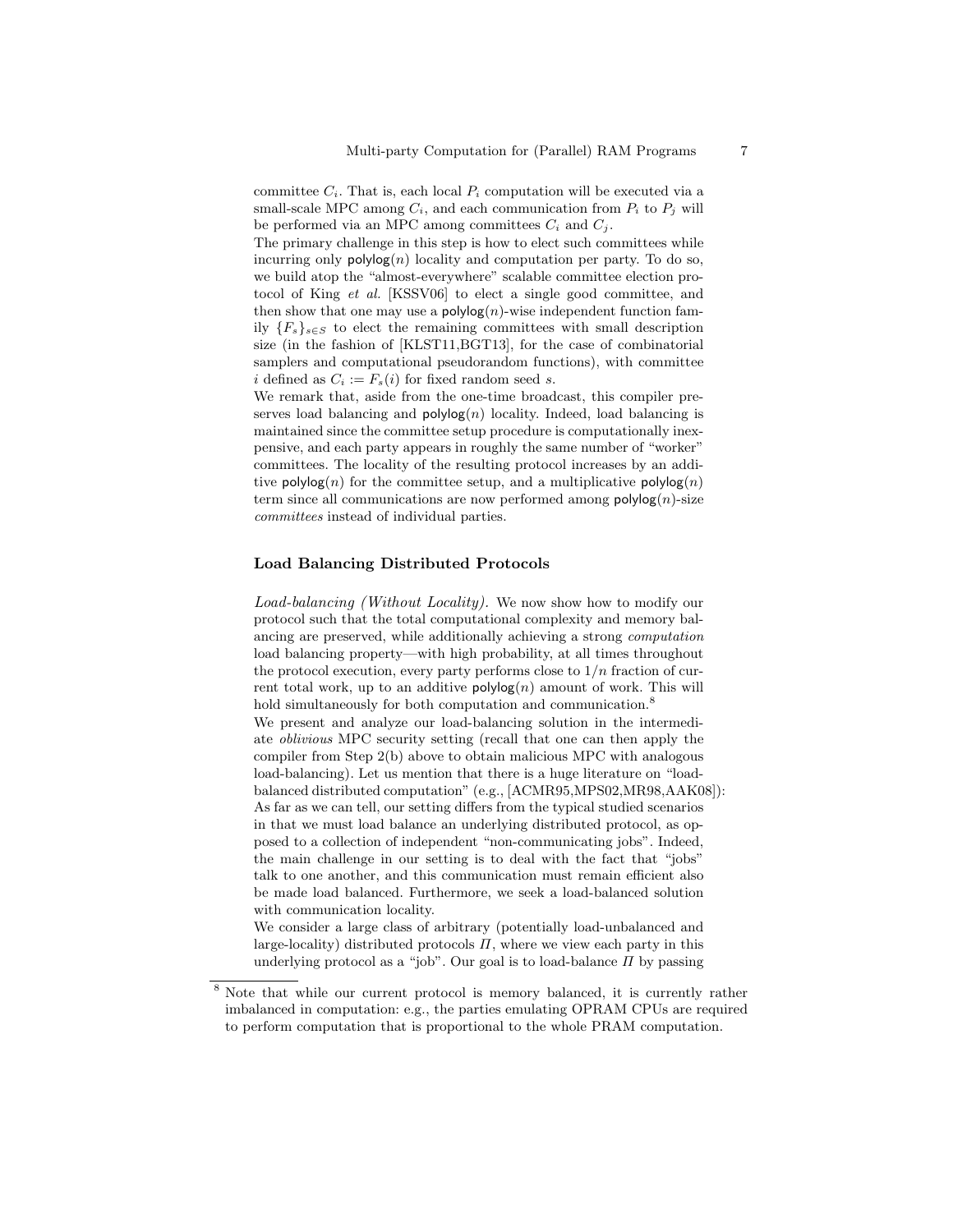"jobs" between "workers" (which will be the actual parties in the new protocols). More precisely, we start off with any protocol  $\Pi$  that satisfies the following (natural) "nice" properties:

- Each "job" has polylog $(n)$  size state;
- In each round, each "job" performs at most  $\mathsf{polylog}(n)$  computation and communication;
- In each round, each "job" communicates (either sending or receiving a message) to at most one other "job".

It can be verified that these properties hold for our oblivious MPC for PRAM protocol.

Our load-balanced version of such a protocol first randomly<sup>9</sup> efficiently assigns "workers" (i.e., parties) to "jobs". Next, whenever a worker W has performed "enough" work for a particular job  $J$ , it randomly selects a replacement worker  $W'$  and passes the job over to it (that is, it passes over the state of the job  $J$ —which is "small" by assumption). The key obstacle in our setting is that the job  $J$  may later communicate with many other jobs, and all the workers responsible for those jobs need to be informed of the switch (and in particular, who the new worker responsible for the job J is). Since the number of jobs is  $\Omega(n)$ , workers cannot afford to store a complete directory of which worker is currently responsible for each job.

We overcome this obstacle by first modifying  $\Pi$  to ensure that it has small locality—this enables each job to only maintain a short list of the workers currently responsible for the "neighboring" jobs. We achieve this locality by requiring that parties (i.e., jobs) in the original protocol  $\Pi$ route their messages along the hypercube. Now, whenever a worker W for a job  $J$  is being replaced by some worker  $W'$ ,  $W$  informs all  $J$ 's neighboring jobs (i.e., the workers responsible for them) of this change. We use the Valiant-Brebner [VB81] routing procedure to implement the hypercube routing because it ensures a desirable "low-congestion property," which in our setting translates to ensuring that the overhead of routing is not too high for any individual worker.

The above description has not yet mentioned what it means for a worker to have done "enough" work for a job J. Each round a job is active (i.e., performing some computation), its "cost" increases by 1—we refer to this as an *emulation cost*. Additionally, each time a worker  $W$  is switched out from a job  $J$ , then  $J$ 's and each of  $J$ 's neighboring jobs' costs are increased by  $1$ —we refer to this as a *switch cost*. Finally, once a job's (total) cost has reached a particular threshold  $\tau$ , its cost is reset to 1 and the worker responsible for the job is switched out. The threshold  $\tau$ is set to  $2 \log M + 1$  where M is the number of jobs.

We show: (1) This switching does not introduce too much overhead. We, in fact, show that the total induced switching cost is bounded above by the emulation cost. (2) The resulting total work is load balanced across workers—we show this by first demonstrating that the protocol is load-balanced in expectation, and then using concentration to argue our stronger online load-balancing property.

<sup>&</sup>lt;sup>9</sup> In the actual analysis, we show that it also suffices to use  $\mathsf{polylog}(n)$ -wise independent randomness to pick this and subsequent assignments.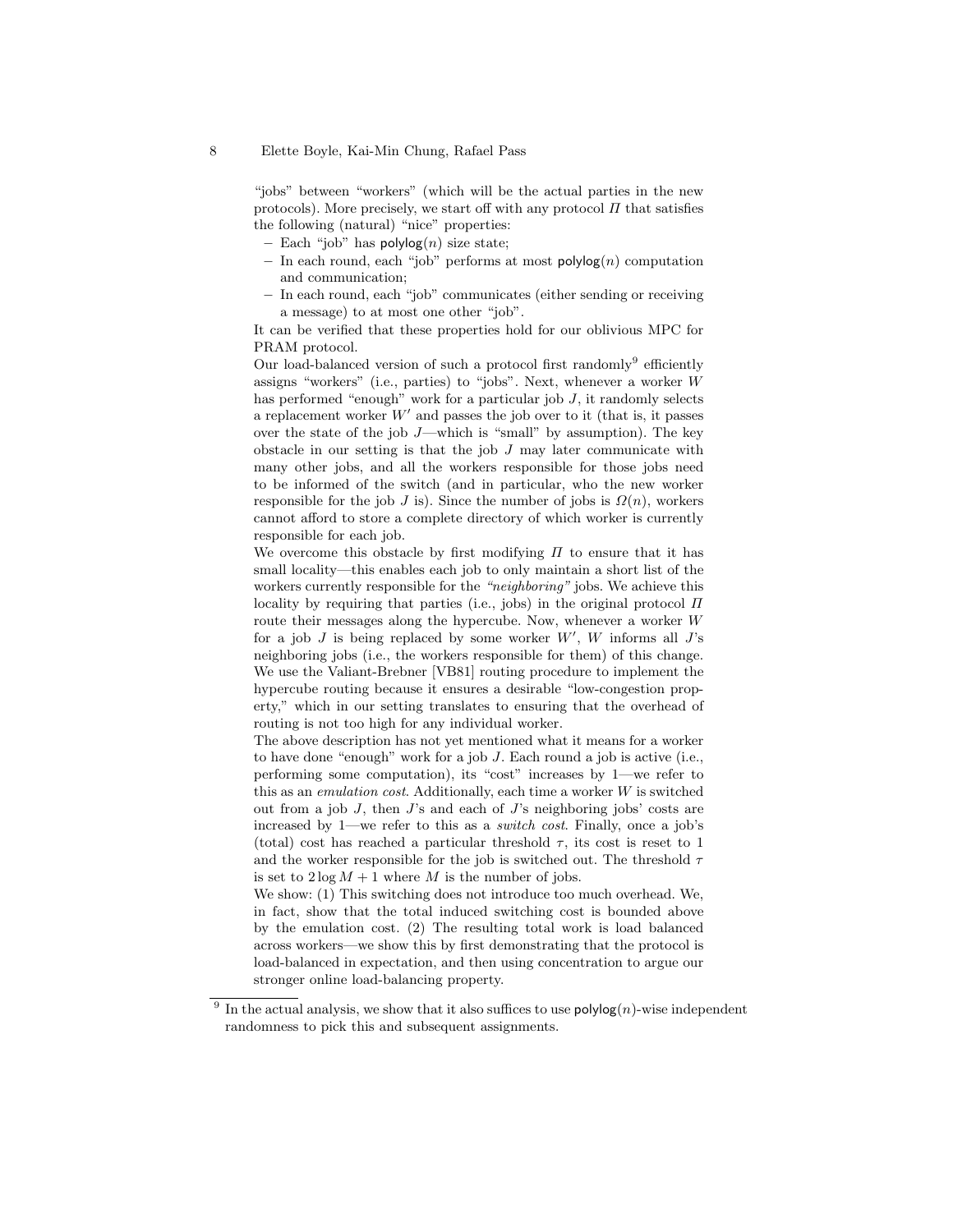Finally, note that although communication between jobs is being routed through the hypercube, and thus the job communication protocol has small locality, the final load-balanced protocol, being run by *workers*, does not have small locality. This is because workers are assigned the role of many different jobs over time, and may possibly speak to a new set of neighbors for each position. (Indeed, over time, each worker will eventually need to speak to every other worker). We next show how to modify this protocol to achieve *locality*, while preserving load-balancing.

Achieving Both Load-Balancing and Locality. In our final step, we show how to modify the above-mentioned protocol to also achieve locality. We modify the protocol to also let workers route messages through a low-degree network (on top of the routing in the previous step). This immediately ensures locality. But, we must be careful to ensure that the additional message passing does not break load-balancing.

A natural idea is to again simply pass messages between workers along a low-degree hypercube network via Valiant-Brebner (VB) routing [VB81]. Indeed, the low-congestion property will ensure (as before) that routing does not incur too large an overhead for each worker.

However, when analyzing the overall load balance (for workers), we see an inherent distinction between this case and the previous. Previously, the nodes of the hypercube corresponded to *jobs*, each emulated by workers who swap in and out over time. When the underlying jobs protocol required job  $s$  to send a message to job  $t$ , the resulting message routing induced a cost along a path of neighboring jobs (that is, the workers emulating them), independent of which workers are currently emulating them. This independence, together with the fact that a worker passes his job after performing "enough" work for it, enabled us to obtain concentration bounds on overall load balancing over the random assignment of workers to jobs.

Now, the nodes correspond directly to workers. When the underlying jobs protocol requires a message transferred from job s to job t, routing along the workers' graph must traverse a path from the worker currently emulating job s to the worker currently emulating job  $t$ , removing the crucial independence property from above. Even worse, workers along the routing path can now incur costs even if they are not assigned to any job. In this case, it is not even clear that job passing in of itself will be sufficient to ensure balancing.

To get around these issues, we add an extra step in the VB routing procedure (itself inspired by [VB81]) to break potential bad correlations. The idea is as follows: To route from the worker  $W_s$  emulating job s to the worker  $W_t$  emulating job t, we first route (as usual) from  $W_s$  to a random worker  $W_u$ , and then from  $W_u$  to  $W_t$ ; i.e., travel from  $W_s$  to  $W_t$  by "walking into the woods" and back. We may now partition the cost of routing into these two sub-parts, each associated with a single active job  $(s \text{ or } t)$ . Now, although workers along the worker-routing path will still incur costs from this routing (even though their jobs may be completely unrelated), the distribution of these costs on workers depends only on the identity of the initiating worker  $(W_s \text{ or } W_t)$ . We may thus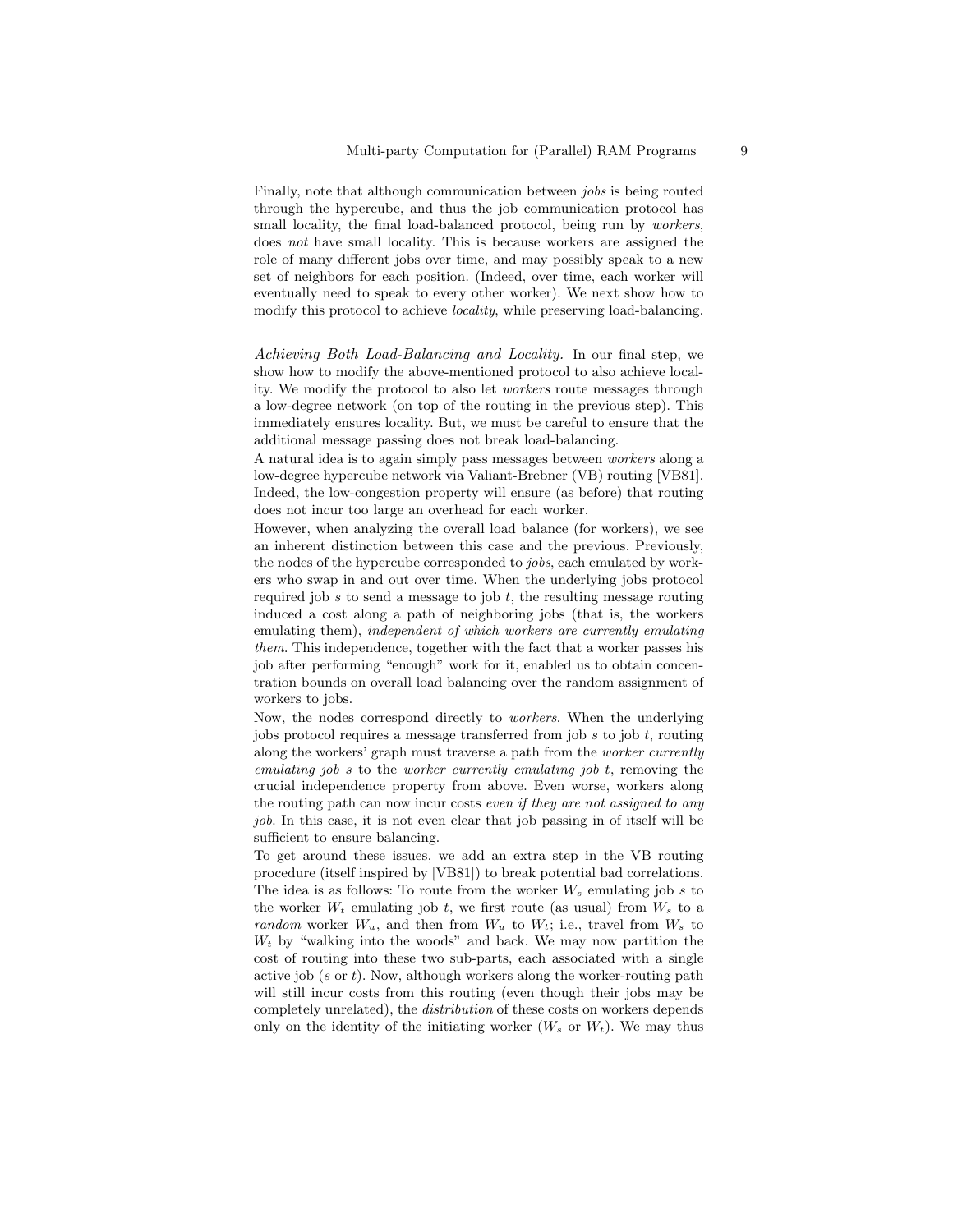generalize the previous analysis to argue that if the expectation of work is load-balanced, then it still has concentration in this case.

For a modular analysis, we formalize the required properties of the underlying communication network and routing algorithm (to be used for the s-to-u and u-to-t routing) as a *local load-balanced routing network*, and show that the hypercube network together with VB routing satisfies these conditions.

## 1.3 Discussion and Future Work

With the explosive growth of data made available in a distributed fashion, and the growth of efficient parallel, distributed algorithms (such as those enabled by MapReduce) to compute on this data, ensuring privacy and security in such large-scale parallel settings is of fundamental importance. We have taken the first steps in addressing this problem by presenting the first protocols for secure multi-party computation, that with only polylogarithmic overhead, enable evaluating PRAM programs on a (large) number of parties' inputs. Our work leaves open several interesting open problems:

- Honest Majority. We have assumed that  $2/3$  of the players are honest. In the absence of a broadcast channel, $^{10}$  it is known that this is optimal. But if we assume the existence of a broadcast channel, it may suffice to assume 1/2 fraction honest players.
- Asynchrony. Our protocol assumes a synchronous communication network. We leave open the handling of asynchronous communication.
- Trading efficiency for security. An interesting avenue to pursue are various tradeoffs between boosted efficiency and partial sacrifices in security. For example, in some settings, it is not detrimental to leak which parties' inputs were used within the computation; in such scenarios, one could then hope to remove the one-time  $\Theta(n|x|)$  input preprocessing cost. Similarly, it may be acceptable to reveal the input-specific resources (runtime, space) required by the program on parties inputs; in such cases, we may modify the protocol to take only input-specific runtime and use input-specific memory.

In this work we focus only on achieving standard "full" security. However, we remark that our protocol can serve as a solid basis for achieving such tradeoffs (e.g., a straightforward tweak to our protocol results in input-specific resource use).

Communication complexity. As with all existing generic multi-party computation protocols in the information-theoretic setting, the communication complexity of our protocol is equal to its computation complexity. In contrast, in the computational setting (based on cryptographic assumptions), protocols with communication complexity below the complexity of the evaluated function have been constructed by relying on fully homomorphic encryption (FHE) [Gen09] (e.g., [Gen09,AJLA<sup>+</sup>12,MSS13]). We leave as an interesting open question whether FHE-style techniques can be applied also to our protocol to improve the communication complexity, based on computational assumptions.

 $^{10}$  While the statement of our result makes use of a broadcast channel, as we mention, this channel can also be instantiated with known protocols.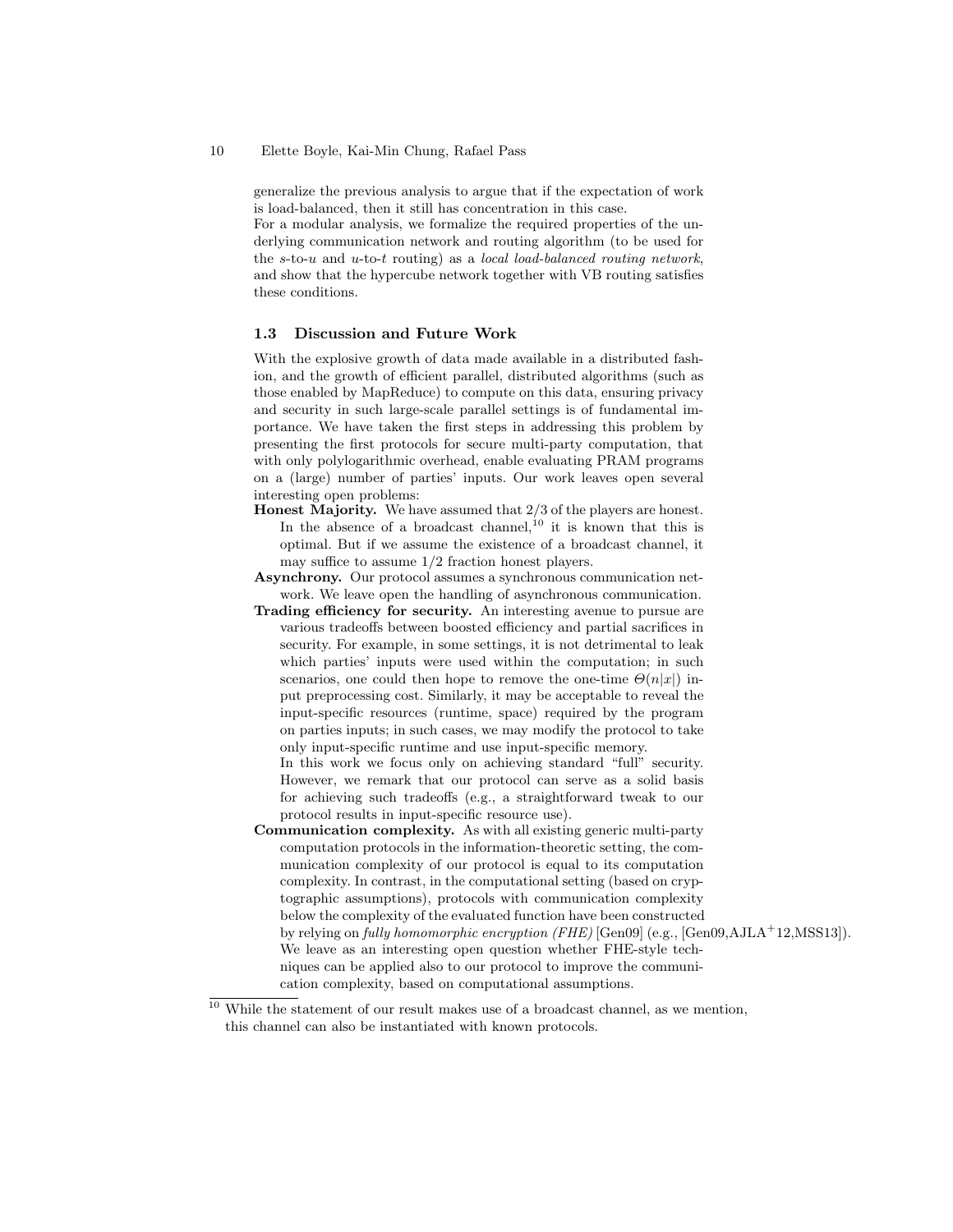#### 1.4 Overview of the Paper

Section 2 contains preliminaries. In Section 3 we provide our ultimate theorem, and the sequence of intermediate notions and theorems which combine to yield this final result. We refer the reader to the full version of this work [BCP14a] for a complete descriptions and proofs.

# 2 Preliminaries

## 2.1 Multi-party Computation (MPC)

Protocol Syntax. We model parties as (parallel) RAM machines. An n-party protocol  $\Phi$  is described as a collection of n (parallel) RAM programs  $(P_i)_{i \in [n]}$ , to be executed by the respective parties, containing additional special communication instructions  $Comm(i, msg)$ , indicating for the executing party to send message msg to party  $i$ .

The per-party space, computation, and time complexities of the protocol  $\Phi = (P_i)_{i \in [n]}$  are defined directly with respect to the corresponding party's PRAM program  $P_i$ , where each Comm is charged as a single computation time step. (See Section 2.2 for a definition of  $CPUs(P)$ , space(P), comp(P), time(P) for PRAM P). The analogous total protocol complexities are defined as expected: Namely,  $space(\Phi)$  and  $comp(\Phi)$ are the  $sums$ ,  ${\sf space}(\varPhi)=\sum_{i\in[n]}{\sf space}(P_i),\,{\sf comp}(\varPhi)=\sum_{i\in[n]}{\sf comp}(P_i),$ and time( $\Phi$ ) is the *maximum*, time( $\Phi$ ) = max<sub>i∈[n]</sub> time( $P_i$ ).

MPC Security. We consider the standard notion of (statistical) MPC security. We refer the reader to e.g. [BGW88] for more a more complete description of MPC security within this setting.

### 2.2 Parallel RAM (PRAM) Programs

A Concurrent Read Concurrent Write (CRCW) m-processor parallel random-access machine (PRAM) with memory size n consists of numbered processors  $CPU_1, \ldots, CPU_m$ , each with local memory registers of size  $log n$ , which operate synchronously in parallel and can make access to shared "external" memory of size n.

A PRAM program  $\Pi$  (given  $m, n$ , and some input x stored in shared memory) provides CPU-specific execution instructions, which can access the shared data via commands  $\text{Access}(r, v)$ , where  $r \in [n]$  is an index to a memory location, and v is a word (of size  $\log n$ ) or  $\perp$ . Each Access $(r, v)$ instruction is executed as:

- 1. **Read** from shared memory cell address r; denote value by  $v_{old}$ .
- 2. Write value  $v \neq \perp$  to address r (if  $v = \perp$ , then take no action).
- 3. Return  $v_{old}$ .

In the case that two or more processors simultaneously initiate  $\mathsf{Access}(r, v_i)$ with the same address  $r$ , then all requesting processors receive the previously existing memory value  $v_{old}$ , and the memory is rewritten with the value  $v_i$  corresponding to the lowest-numbered CPU i for which  $v_i \neq \bot$ .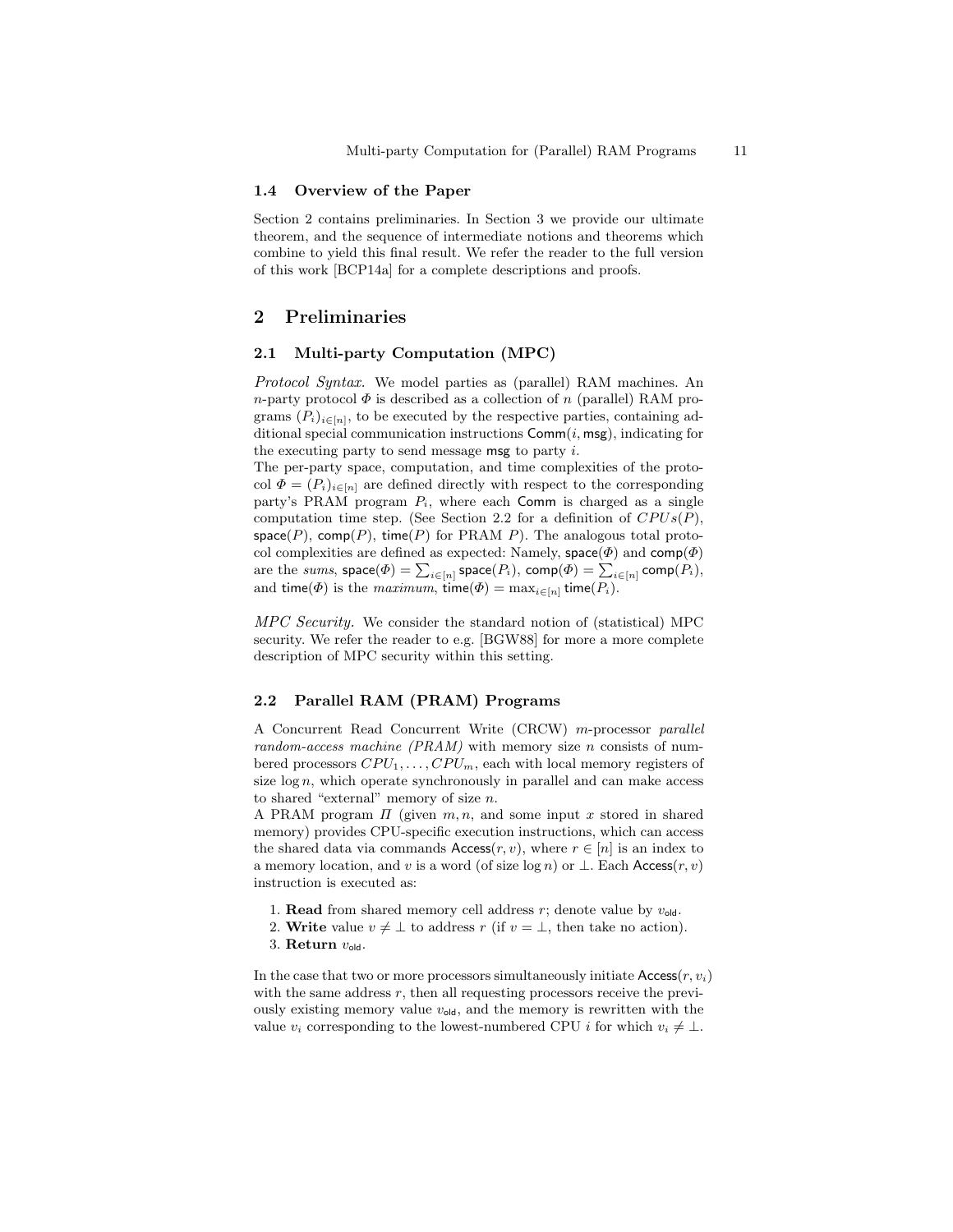We more generally support PRAM programs with a dynamic number of processors (i.e.,  $m_i$  processors required for each time step i of the computation), as long as this sequence of processor numbers  $m_1, m_2, \ldots$ is fixed, public information. The complexity of our OPRAM solution will scale with the number of required processors in each round, instead of the maximum number of required processors.

We consider the following *worst-case* metrics of a PRAM (over all inputs):

- $CPUs(\Pi)$ : number of parallel processors required by  $\Pi$ .
- space( $\Pi$ ): largest database address accessed by  $\Pi$ .
- $-$  time( $\Pi$ ): maximum number of time steps taken by any processor to evaluate  $\Pi$  (where each Access is charged as a single step).<sup>11</sup>
- comp( $\Pi$ ): the total sum of all computation steps of active CPUs evaluating  $\Pi$  (which, for programs with fixed activation schedules as we consider, is a fixed value).

# 3 Local, Load-Balanced MPC for PRAM

Ultimately, we construct a protocol that securely realizes the ideal functionality  $\mathcal{F}_{PRAMS}$  (Figure 1) for evaluating a sequence of PRAM programs (with bounded state maintained between program) on parties' fixed inputs. For simplicity of exposition, we assume each party has equal input size and receives the same output. We further assume the total remnant state from one program execution to the next is bounded in size by the combined input size of all parties.<sup>12</sup>

**Theorem 2 (Main Theorem).** For any constant  $\epsilon > 0$  and polynomial parallelism parameter  $k = k(n)$ , there exists an n-party statistically secure (with error negligible in n) protocol realizing the functionality  $\mathcal{F}_{PRAMS}$ , handling  $(1/3 - \epsilon)$  fraction static corruptions with the following complexities, where each party is a k-processor PRAM (and where  $|x|, |y|$ ) denote per-party input and output size,  $space(\Pi)$ ,  $comp(\Pi)$ , and  $time(\Pi)$ denote the worst-case space, computation, and (parallel) runtime of  $\Pi$ , and  $CPUs(\Pi)$  denotes the number of CPUs of  $\Pi$ ):

- Computation per party, per  $\Pi_j$ :  $\tilde{O}(\text{comp}(H_j)/n + |y|)$ .
- Time steps, per  $\Pi_j$ :  $\tilde{O} \left( \text{time}(H_j) \cdot \max\left\{1, \frac{CPU(s(H))}{nk} \right\} \right)$ .
- $-$  Memory per party:  $\tilde{O}\left(|x|+|y|+\max_{j=1}^N{\sf space}( \Pi_j)/n\right).$
- $-$  Communication Locality:  $\tilde{O}(1)$ .

given a one-time preprocessing phase with complexity:

- Computation per party:  $\tilde{O}(|x|)$ , plus single broadcast of  $\tilde{O}(1)$  bits.
- $-$  Time steps:  $\tilde{O}\left(\max\left\{1,\frac{|x|}{k}\right\}\right)$ .

<sup>&</sup>lt;sup>11</sup> We remark that the PRAM time complexity of any function  $f$  is bounded above by its circuit depth complexity (where the PRAM complexity of  $f$  is defined as the minimal value of time( $\Pi$ ) of any PRAM  $\Pi$  which evaluates  $f$ ).

 $12$  To support larger shared state size space<sup>Remnant</sup>, the memory requirements of the protocol must grow with an extra additive  $\tilde{O}(\text{space}^{\text{Remnant}})$ .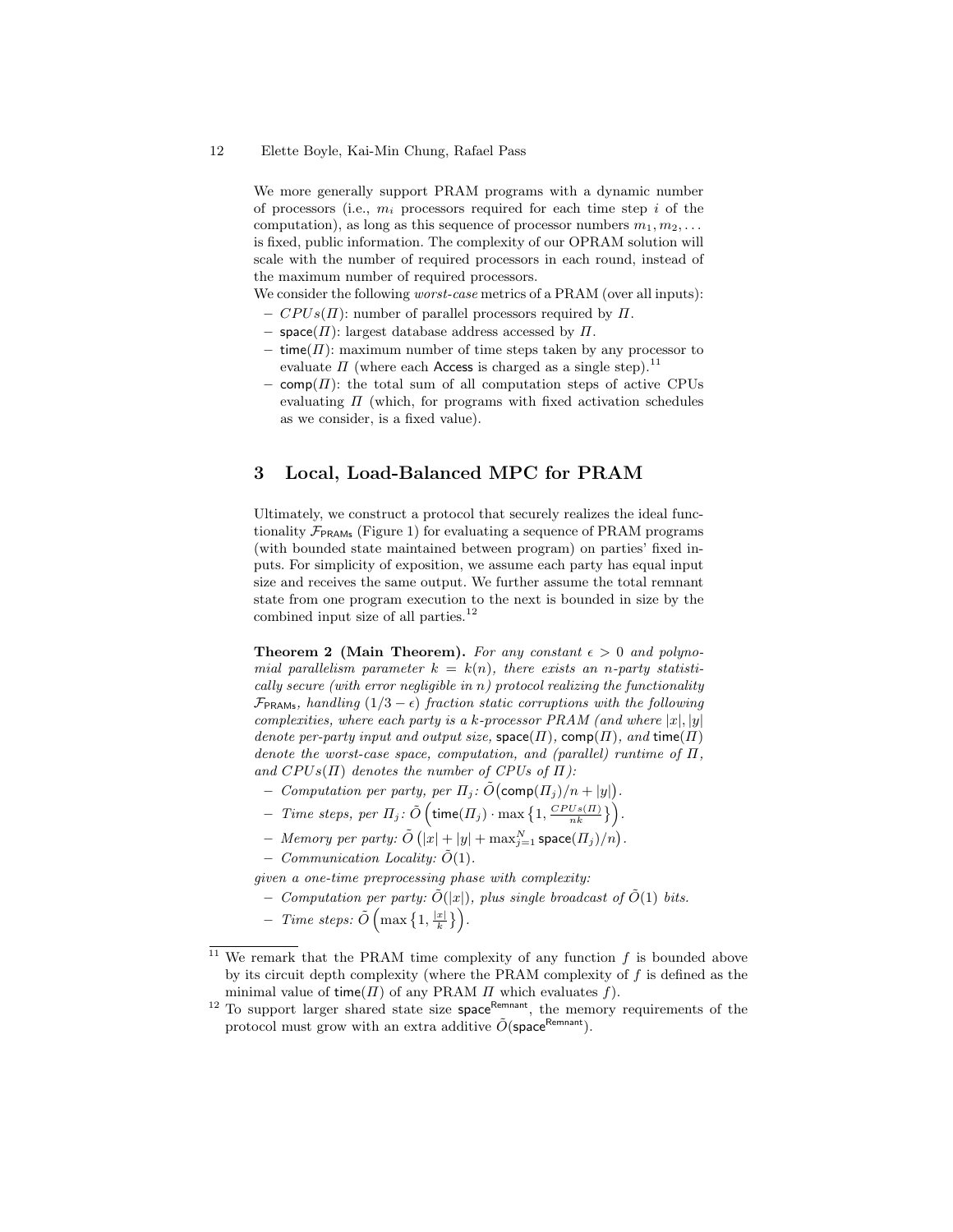Ideal Functionality  $\mathcal{F}_{\text{PRAMS}}$ :

 $\mathcal{F}_{PRAMs}$  running with parties  $P_1, \ldots, P_n$  and an adversary proceeds as follows. The functionality maintains longterm storage of parties' inputs  ${x_i}_{i\in[n]}$  (each of equal size  $|x|$ ), per-CPU state information state<sub>i</sub>, and remnant memory data<sup>Remnant</sup> of total size space<sup>Remnant</sup>  $\in O(n \cdot |x|)$  transferred from computation to computation.

- Initialize data<sup>Remnant</sup> ← Ø and state<sub>i</sub> ← Ø for each processor  $i \in [m]$ .
- Input Submission: Upon receiving an input (commit, sid, input,  $x_i$ ) from party  $P_i$ , record the value  $x_i$  as the input of  $P_i$ .
- Computation: Upon receiving a tuple  $(compute, sid, II, space, time)$  consisting of an  $m$ -processor PRAM program  $\Pi$ , a space bound space, and a time bound time, execute  $\Pi$  as (output, state<sub>1</sub>, ..., state<sub>m</sub>, data<sup>Remnant</sup>) ←  $\Pi(x_1,\ldots,x_n,\textsf{state}_1,\ldots,\textsf{state}_m,\textsf{data}^\textsf{Remnant})$  with the current value of state<sub>i</sub> for each CPU  $i \in [m]$ . Send output to all parties.

Fig. 1: The ideal functionality  $\mathcal{F}_{PRAMS}$ , corresponding to secure computation of a sequence of adaptively chosen PRAMs on parties' inputs.

Additionally, the protocol achieves  $polylog(n)$  communication locality, and a strong "online" load-balancing guarantee:

Online Load Balancing: For every constant  $\delta > 0$ , with all but negligible probability in n, the following holds at all times during the protocol: Let cc and  $cc(W_j)$  denote the total communication complexity and communication complexity of party  $P_i$ , comp and comp $(P_i)$  denote the total computation complexity and computation complexity of party  $P_j$ , we have

$$
\cfrac{(1-\delta)}{n}\mathsf{cc}-\mathsf{polylog}(n)\leq \mathsf{cc}(P_j)\leq \cfrac{(1+\delta)}{n}\mathsf{cc}+\mathsf{polylog}(n)\\\cfrac{(1-\delta)}{n}\mathsf{comp}-\mathsf{polylog}(n)\leq \mathsf{comp}(P_j)\leq \cfrac{(1+\delta)}{n}\mathsf{comp}+\mathsf{polylog}(n).
$$

### 3.1 Proof of Main Theorem

At a very high level, the proof takes three steps: We first obtain MPC realizing  $\mathcal{F}_{PRAMS}$  with a weaker notion of *oblivious* security. We then show how to attain communication locality and load balancing, while preserving oblivious security. (This combines two steps described within the introduction). Finally, we convert the obliviously secure protocol to one secure in the malicious setting. We now proceed to describe these steps in greater technical detail.

Step 1: Oblivious-Secure MPC for PRAM. Intuitively, an adversary in the oblivious model is not allowed to corrupt any parties, and instead is restricted to seeing the "externally measurable" properties of the protocol (e.g., party response times, communication patterns, etc).

Definition 1 (Oblivious secure MPC). Secure realization of a functionality  $F$  by a protocol in the oblivious model is defined by the following real-ideal world scenario: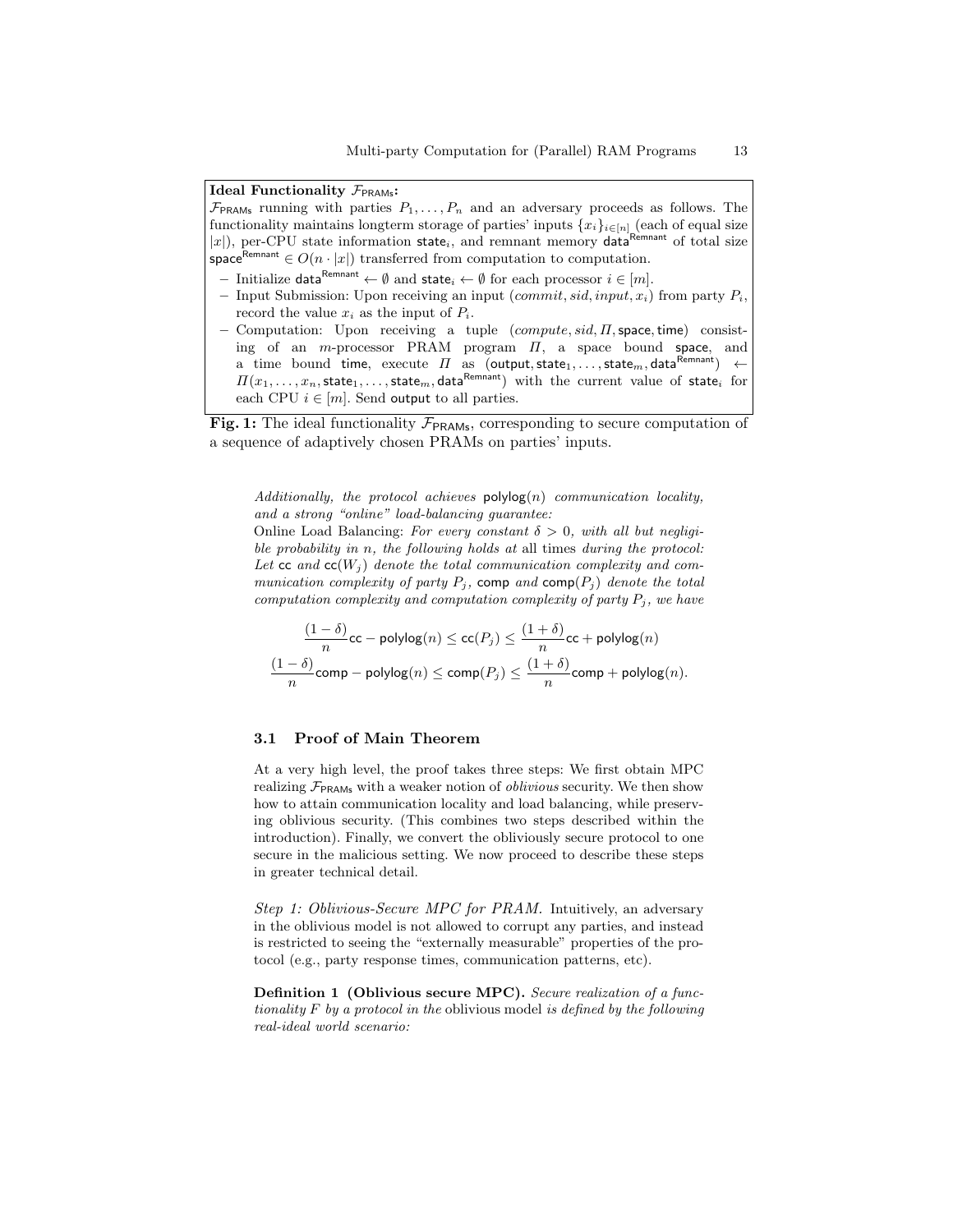- Ideal World: Same as standard MPC without corrupted parties. That is, the adversary learns only public outputs of the functionality F evaluated on honest-party inputs.
- Real World: Instead of corrupting parties, viewing their states, and controlling their actions (as in the standard malicious adversarial setting), the adversary is now limited as an external observer, and is given access only to the following information:
	- Activation Patterns: Complete list of tuples of the form
		- (timestep, party-id, compute-time): Specifying all local computation times of parties.
		- $\bullet$  (timestep, party-id, local-mem-addr): Specifying all memory access patterns of parties.
	- Communication Patterns: Complete list of tuples of the form
		- $\bullet$  (timestep, sndr-id, rcvr-id, msg-len): Specifying all sender-receiver pairs, in addition to the corresponding communicated message bit-length.

The output of the real-world experiment consists of the outputs of the (honest) parties, in addition to an arbitrary PPT function of the adversary's view at the conclusion of the protocol.

(Statistical) Security: For every PPT adversary A in the real-world execution, there exists a PPT ideal-world adversary  $S$  for which for every environment  $\mathcal{Z}$ , we have output<sub>Real</sub>  $(1^k, \mathcal{A}, \mathcal{Z}) \stackrel{s}{\cong}$  output<sub>Ideal</sub>  $(1^k, \mathcal{S}, \mathcal{Z})$ .

Toward our result, it will be advantageous to think of computations as composed of several sub-parts, or "jobs," that each maintain and compute on small polylogarithmic-size state (Note that this is natural in the PRAM setting, where each CPU has polylogarithmic-size local memory). Later, to achieve load balancing, jobs will be assigned to and passed around between "workers," so that each worker roughly performs the same amount of work. (The small state requirement per job will guarantee that "job passing" is not too expensive). Then, to obtain malicious security, each worker will ultimately be emulated by a committee of parties via small-scale MPCs; because of the polynomial overhead in the underlying MPC protocol, it will be important that this is only done for computations of  $polylog(n)$  size on  $polylog(n)$ -size memory. We now define the notion of a protocol in the *jobs model*.

**Definition 2 (Jobs Model).** Let n be a security parameter. A jobs protocol consists of a  $poly(n)$ -size set Jobs of agents (called jobs), and a distributed protocol description  $\Pi_{\mathcal{J}}$ , instructing each job to perform local computations and to communicate over a synchronized network (via point-to-point communication), with the following properties:

- Bounded memory: each job's space complexity is  $w \in \text{polylog}(n)$ .
- Bounded per-round computation and communication: the computation and communication complexity of each job at each round is upper bounded by  $w \in \text{polylog}(n)$ .

A job is active in a round if it performs computation within this round. A jobs protocol is further said to have injective communication if the following property is satisfied:

– Injective communication: each round, a set of jobs are activated, and each sends a single  $polylog(n)$ -sized message to a distinct job.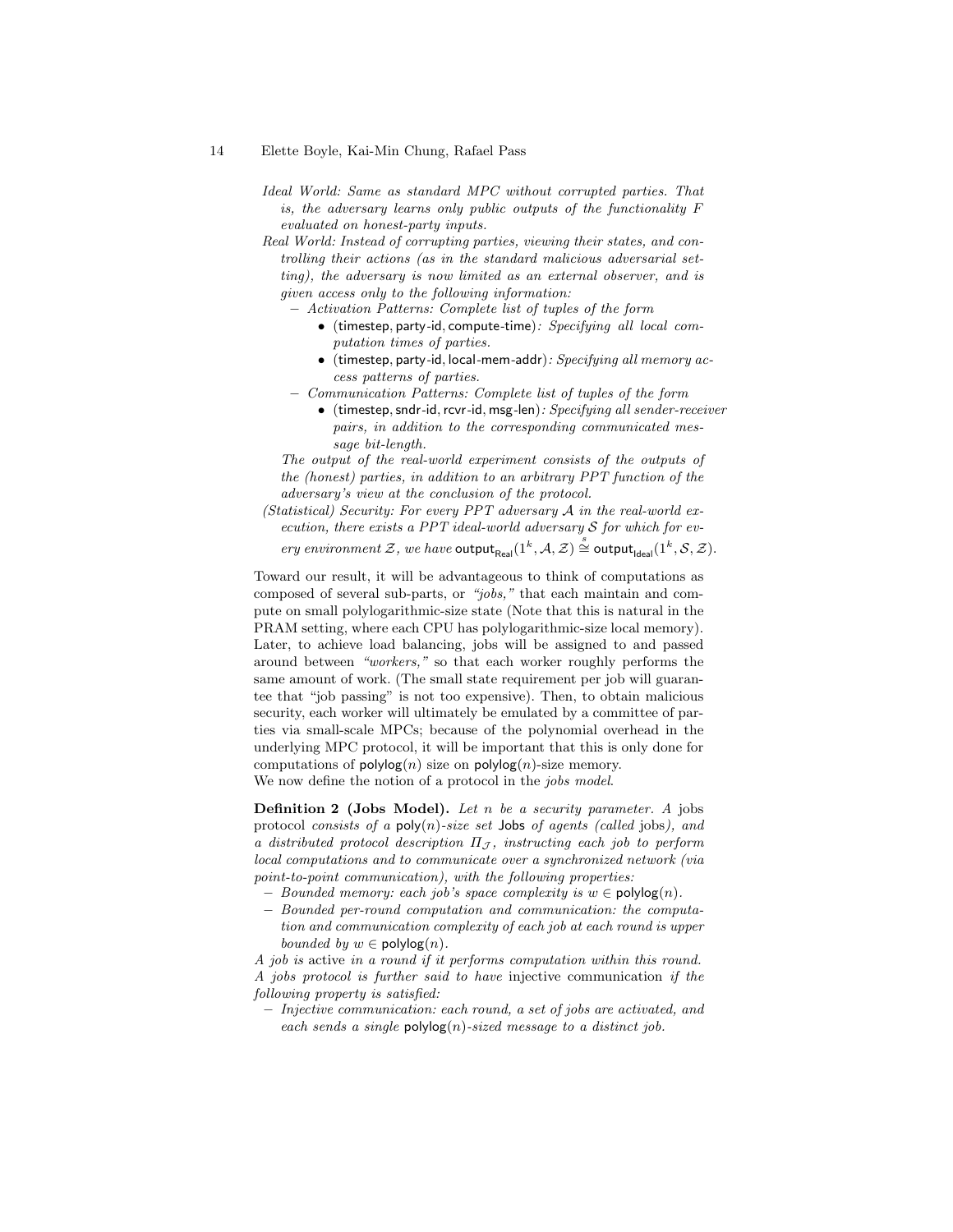By convention, we assume the first  $m_{\text{in}}$  jobs of a jobs protocol are *input* jobs, the last  $m_{\text{out}}$  are *output jobs*, and the remaining jobs are *helper* jobs. Each input job  $J_i$  holds a single-word input  $x_i \in \{0,1\}^w$  (for  $w \in \text{polylog}(n)$ ; output and helper jobs have no input. We then have a canonical correspondence between functionalities in the standard n-party setting and the equivalent functionalities in the Worker-Jobs Model:

- Functionality  $\mathcal{F}$ : In the *n*-party setting. Accepts inputs  $x_i$  from each party  $P_i$ , evaluates  $y \leftarrow F(x_1|| \cdots ||x_n)$ , outputs the resulting value y to all parties  $P_i$ .
- Functionality  $\mathcal{F}^{\text{Jobs}}$ : In the Jobs Model. Accepts (short) inputs  $x_u^i$ from each Input Job, evaluates  $y \leftarrow F(x_1|| \cdots ||x_\ell)$ , and distributes the resulting value y (in short pieces) to the Output Jobs.

We may analogously define *oblivious security* of a jobs protocol (where jobs are honest and the adversary sees only "externally measurable" properties of the protocol, as in Definition 1). Within the jobs model, we thus wish to securely realize the functionality  $\mathcal{F}_{PRAMS}^{Jobs}$ , equivalent to  $\mathcal{F}_{PRAMS}$  with the above syntactic change. Note that in the regime of oblivious security, a jobs protocol yields a memory-balanced protocol in the standard n-party model, by simply assigning jobs to the n parties evenly.

Theorem 3. There exists an oblivious-secure protocol in the Jobs Model realizing the functionality  $\mathcal{F}_{\text{PRAMS}}^{\text{loss}}$  for securely computing a sequence of N adaptively chosen PRAM programs  $\Pi_j$ , with the following complexities (where  $n \cdot |x|$ , |y| denote the total input and output size, and  $\mathsf{space}(\Pi)$ , comp, and time $(\Pi)$  denote the worst-case space, computation, and (parallel) runtime of  $\Pi$  over all inputs):

- $-$  Number of jobs:  $\tilde{O}\left(n \cdot |x| + |y| + \max_{j \in [N]}{\sf space}(H_j)\right)$ .
- Computation complexity, per  $\Pi_j$ :  $\tilde{O}(\text{comp}(H_j)).$
- Time steps, per  $\Pi_i$ :  $\tilde{O}$  (time( $\Pi_i$ )).

– The number of active jobs in each round is  $O(\max_{j\in[N]} CPUs(\Pi_j)).$ given a one-time preprocessing phase with complexity

- Computation complexity:  $\tilde{O}(n \cdot |x|)$ .
- Time steps:  $O(1)$ .

Further, the protocol has injective communication: in each round, each activated job sends a single  $polylog(n)$ -size message to a distinct job.

Recall within the Jobs Model each job is limited to maintaining state of size  $\mathsf{polylog}(n)$ ; thus the *memory requirement* of the above protocol is

$$
\tilde{O}\Big(n\cdot |x| + |y| + \max_{j\in [N]}\texttt{space}(\varPi_j)\Big),
$$

based on the number of required jobs.

Idea of proof. The result builds upon the existence of an Oblivious PRAM compiler with  $polylog(n)$  time and space overhead that is *collision-free* (i.e., where no two CPUs must access the same memory address in the same timestep), which is guaranteed to exist unconditionally based on [BCP14b]. In addition to the standard Input and Output jobs, our protocol will have one Helper job for each of the CPUs and each memory cell in the database of the OPRAM-compiled program. The CPU jobs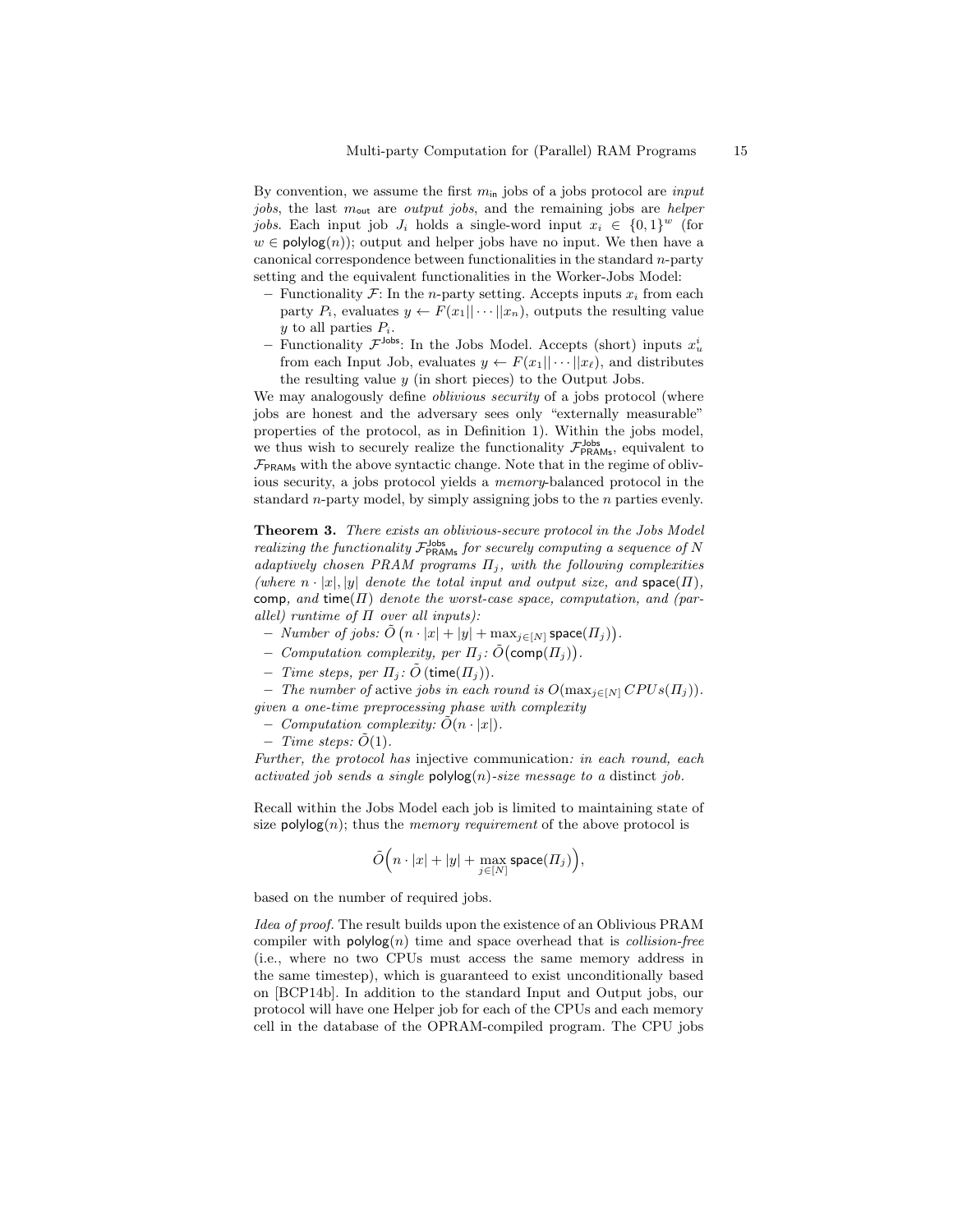store the local state and perform the computations of their corresponding CPU. In each round that the ith CPU's instructions dictate a memory access at location  $\mathsf{addr}^{(i)}$ , the CPU job i will communicate with the Memory job  $\mathsf{addr}^{(i)}$  to perform the access. (Thus, in each round, at most  $2 \cdot CPUs$ (OPRAM( $\Pi$ )) jobs are active, where OPRAM( $\Pi$ ) denotes the OPRAM-compilation of  $\Pi$ ). Activation and communication patterns in the resulting protocol are simulatable directly by the OPRAM security. The preprocessing phase of the protocol corresponds to inserting all inputs into the OPRAM-protected database in parallel (i.e., emulating the OPRAM-compiled input insertion program that simply inserts each input  $x_i$  into address i of the database).

Step 2: Locality and Load Balancing. This step attains  $polylog(n)$ communication *locality*<sup>13</sup> and computation *load balancing* from any jobs protocol  $\Pi_{\mathcal{J}}$  with injective communication. We do so by emulating  $\Pi_{J}$  by a fixed set of parties (which we sometimes refer to as "workers"), where each worker is assigned several jobs, and will pass jobs to other workers once he has performed a certain amount of work. This yields a standard N-party protocol with a special decomposable state structure: i.e., parties' memory can be decomposed into separate  $\text{polylog}(n)$ -size memory blocks, which are only ever computed on independently or in pairs, in steps of  $polylog(n)$  computation per round. This is because parties' computation is limited to individual jobs to which it was assigned. $^{14}$ 

Definition 3 (Decomposable State). An N-party protocol  $\Pi$  is said to have decomposable state if for every party  $P$ , the local memory mem of P can be decomposed into  $polylog(n)$ -size blocks mem =  $(\text{mem}_1, \text{mem}_2, \ldots, \text{mem}_m)$ such that: In each round of  $\Pi$ , the (parallel) local computation performed by party P is described as a list  $\{(i, j, f_{i,j})\}_{(i,j)\in I}$  for some  $I \subseteq [m] \times [m]$ , such that each  $f_{i,j}$  has complexity  $\text{polylog}(n)$ . For each  $(i,j) \in I$ , party  $P \text{ } executes \textup{ } (\mathsf{mem}_i, \mathsf{mem}_j) \leftarrow f_{i,j}(\mathsf{mem}_i, \mathsf{mem}_j).^{15} \text{ } By \text{ } convention, \text{ } received$ communication messages are stored in local memory.

We achieve the following "fully load-balanced" properties. Note that the first two properties correspond directly to our final load-balancing goal. The final property will be used to ensure that no individual worker is ever assigned drastically more than the expected number of simultaneous parallel computation tasks; this is important since workers will eventually be emulated by (technically, committees of) parties, who themselves may have bounded parallelism capability (i.e., small number of CPUs).

Definition 4 (Fully Load Balanced). An N-party protocol  $\Pi$  is said to be fully load balanced with respect to security parameter n if the following properties hold:

- <sup>14</sup> Looking ahead, pairwise computation will be used when emulating job-to-job communication, and will be sufficient when the original jobs protocol has injective communication, so that each job communicates with at most one other job per round.
- <sup>15</sup> With some canonical resolution for write conflicts. (In our constructions, the sets  $(i, j)$  will be disjoint).

<sup>&</sup>lt;sup>13</sup> Recall a protocol has (communication) locality  $\ell(n)$  if during the course of the protocol every party communicates with at most  $\ell(n)$  other parties.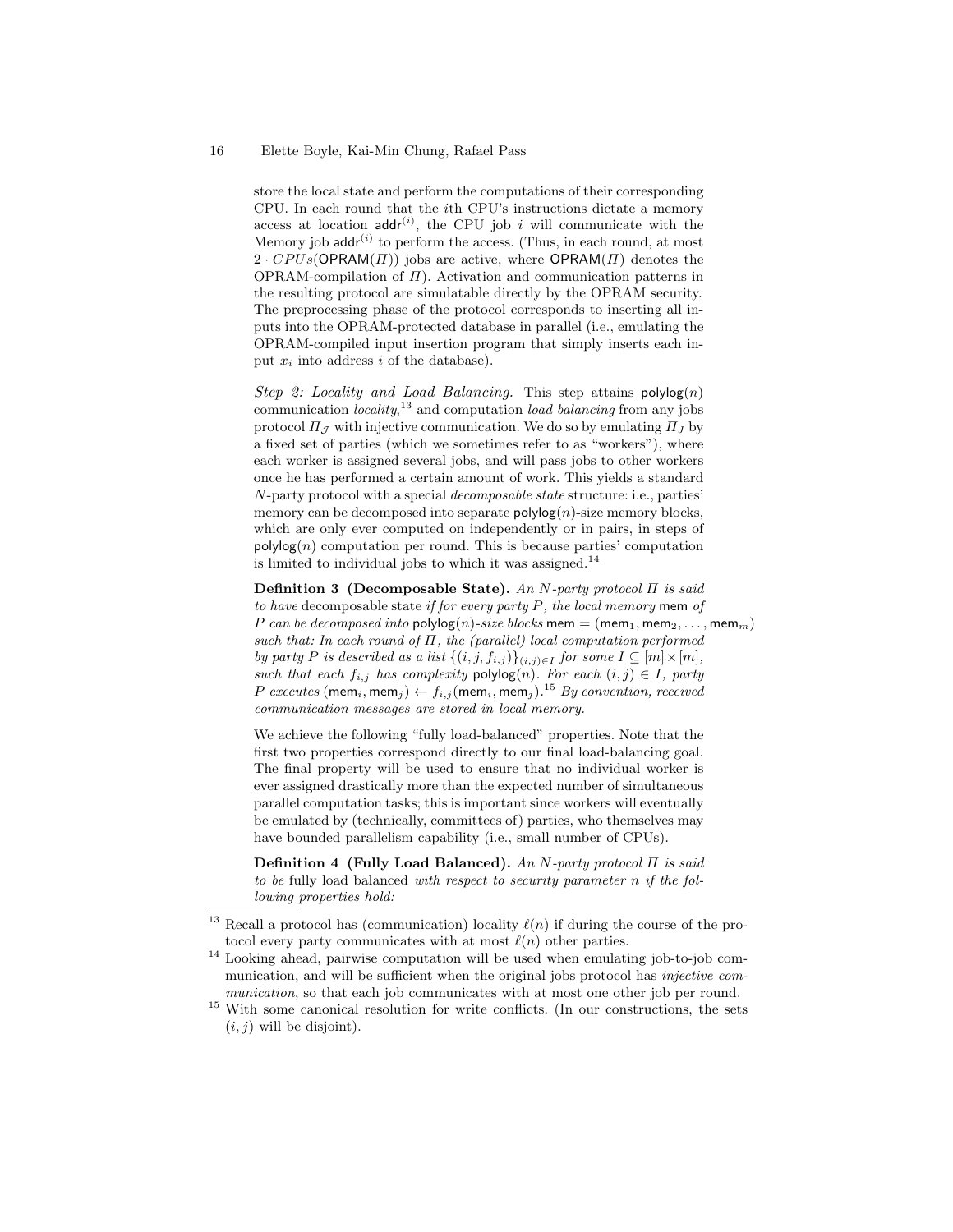– Memory load balancing: Let  $space(\Pi)$  denote the total space complexity of protocol  $\Pi$ . For every constant  $\delta > 0$ , with all but negligible probability in n, every party  $P_i$  has space complexity

$$
\text{space}(P_j) \leq \frac{(1+\delta)}{N}\text{space}(\varPi) + \text{polylog}(n).
$$

– Online computation/communication load balancing: For every constant  $\delta > 0$ , with all but negligible probability in n, the following holds at all times during the protocol: Let  $\mathsf{cc}$  and  $\mathsf{cc}(P_i)$  denote the total communication complexity and communication complexity of party  $P_i$ , comp and comp( $P_i$ ) denote the total computation complexity and computation complexity of party  $P_j$ , we have

$$
\frac{(1-\delta)}{N}\mathsf{cc}-\mathsf{polylog}(n) \leq \mathsf{cc}(P_j) \leq \frac{(1+\delta)}{N}\mathsf{cc}+\mathsf{polylog}(n)\\\frac{(1-\delta)}{N}\mathsf{comp}-\mathsf{polylog}(n) \leq \mathsf{comp}(P_j) \leq \frac{(1+\delta)}{N}\mathsf{comp}+\mathsf{polylog}(n).
$$

 $-$  Per-round per-party efficiency:<sup>16</sup> Let A be an upper bound on the number of active jobs at each round in  $\Pi$ <sub>7</sub>. With all but negligible probability in n, the per-round per-party computation complexity is upper bounded by  $O(1 + (A/N))$ .

**Theorem 4.** Let  $\Pi_{\mathcal{J}}$  be an M-job protocol with computation complexity comp and injective communication, realizing functionality  $\mathcal{F}^{\text{Jobs}}$ . Then there exists a fully load-balanced (Definition 4)  $\tilde{O}(n)$ -party protocol  $\Pi_{\mathcal{W}}$ with decomposable states (Definition 3) that realizes  $\mathcal F$  with total computation  $\tilde{O}(\text{comp})$ , space complexity  $\tilde{O}(M)$ , and polylog $(n)$  locality. If  $\Pi_{\mathcal{J}}$ satisfies oblivious security, so does  $\Pi_{\mathcal{W}}$ .

Idea of proof. Recall that in our construction of  $\Pi_{\mathcal{W}}$  (in the introduction), at any point of the protocol execution, each job is assigned to a random worker<sup>17</sup> and is stored in at most 2 workers. This is sufficient to imply memory load balancing by standard concentration and union bounds. Online computation/communication load balancing follows by observing that (i) the job-passing pattern is independent of the worker-job assignment, and (ii) jobs are passed frequently enough before accumulating large cost. This allows us to think of the execution as partitioned into "job chunks" each of which is assigned to a random worker, thus amenable to concentration bounds. The last load-balanced property follows again by the fact that each job is independently assigned to a random worker and that each job only performs  $polylog(n)$  amount of work per round. To obtain locality, we consider a fixed low-degree communication network between workers, and pass messages using a load-balanced

 $16$  We note that the last two properties are related but incomparable. The online load balancing property focuses on accumulated work, whereas the per-round per-party efficiency concerns upper bounds on per-round work, which is used to bound the required amount of parallelism to execute the protocol with efficient parallel time.

<sup>&</sup>lt;sup>17</sup> Technically, the initial job-worker assignment is only K-wise independent for  $K =$  $\log^3 n$ . Nevertheless, this is sufficient for concentration bounds to go through.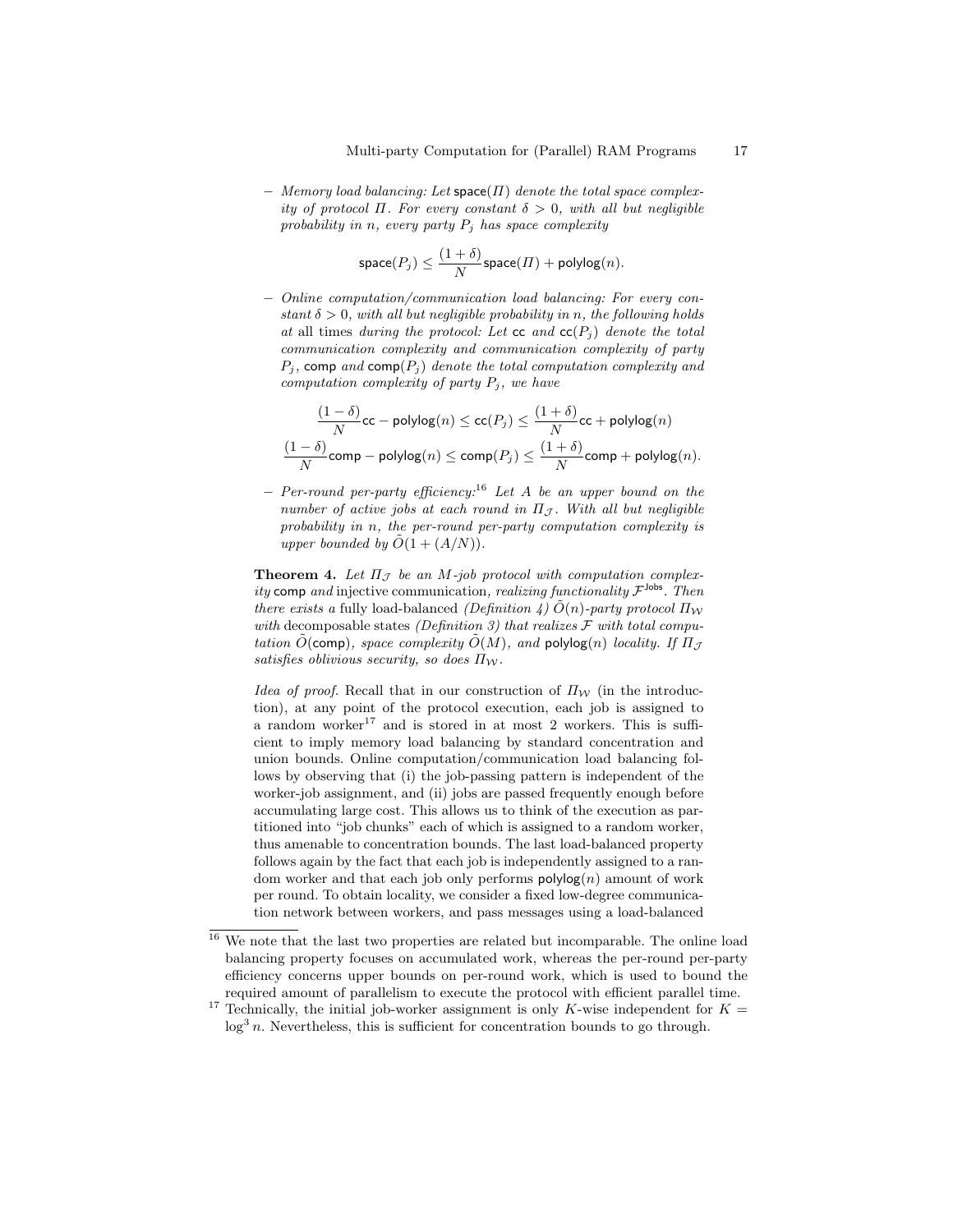routing algorithm. Load balancing of this modified scheme follows by similar, but more delicate analysis.

The resulting protocol has decomposable state, since parties' memory and computation are completely local to individual jobs, or pairs of jobs in the case of emulating job-to-job communication (since the starting jobs protocol has injective communication).

Step 3: From Oblivious to Malicious Security. Finally, we present a general transformation that produces an n-party MPC protocol securely realizing a functionality F against  $(1/3-\epsilon)n$  static corruptions, given any  $\tilde{\Theta}(n)$ -party protocol with decomposable states (see Definition 3) realizing the corresponding jobs-model functionality  $\mathcal{F}^{\text{jobs}}$  with only *oblivious* security. This step can be viewed as a refinement and generalization of ideas from [KLST11,DKMS12,BGT13].

Theorem 5 (From Oblivious Security to Malicious Security). Suppose there exists an  $N \in \Theta(n$ -polylog $(n)$ )-party oblivious protocol with decomposable state, realizing functionality  $\mathcal{F}^{\text{obs}}$  in space, computation, and (parallel) time complexity space, comp, time. Then for any constant  $\epsilon > 0$  there exists an n-party MPC protocol (with error negligible in n) securely realizing the corresponding functionality F against  $(1/3 - \epsilon)n$ static corruptions, with the following complexities (where each party is a PRAM with possibly many processors), given a one-time preprocessing phase with a single broadcast of  $\tilde{O}(1)$  bits per party:

- $-$  Per-party memory:  $\tilde{O}(\text{space}/n)$ .
- Total computation:  $\tilde{O}(\text{comp}).$
- Time complexity:  $\dot{O}(\text{time})$ .

In addition, if the original protocol has  $\tilde{O}(1)$  locality and is fully loadbalanced (i.e., satisfying all properties of Definition  $\lambda$ ), then the resulting protocol additionally possesses the following properties:

- $-$  Communication locality  $O(1)$ .
- $-$  Online computation load balancing, as in Definition  $4(c)$ .
- Time complexity  $\tilde{O}$  (time  $\cdot$  max  $\left\{1, \frac{A}{nk}\right\}$ ) when each party is limited to being a k-processor PRAM, where A denotes the maximum perround per-party computation complexity of any party in the original  $oblivious\text{-}secure\ protocol.^{18}$

Idea of Proof. The compiler takes the following form: First, parties collectively elect a large number of "good" committees, each of size  $\mathsf{polylog}(n)$ , where "good" means each committee is composed of at least  $2/3$  honest parties, and that parties are spread roughly evenly across committees. The one-time broadcast is used to reach full agreement on the first committee. These committees will then emulate each of the decomposable sub-computations of the original protocol  $\Pi$  (see Definition 3), via smallscale MPCs. That is, committees are initialized with inputs by having the parties in  $\Pi'$  split their inputs into polylog(n)-size pieces and verifiably secret share them to the appropriate committee(s). Each local

 $^{18}$  In particular, for our MPC for PRAMs protocol formed by combining Steps 1 and 2, the parameter A will correspond to the number of CPUs required in the evaluated PRAM  $\Pi$ , with polylog overhead.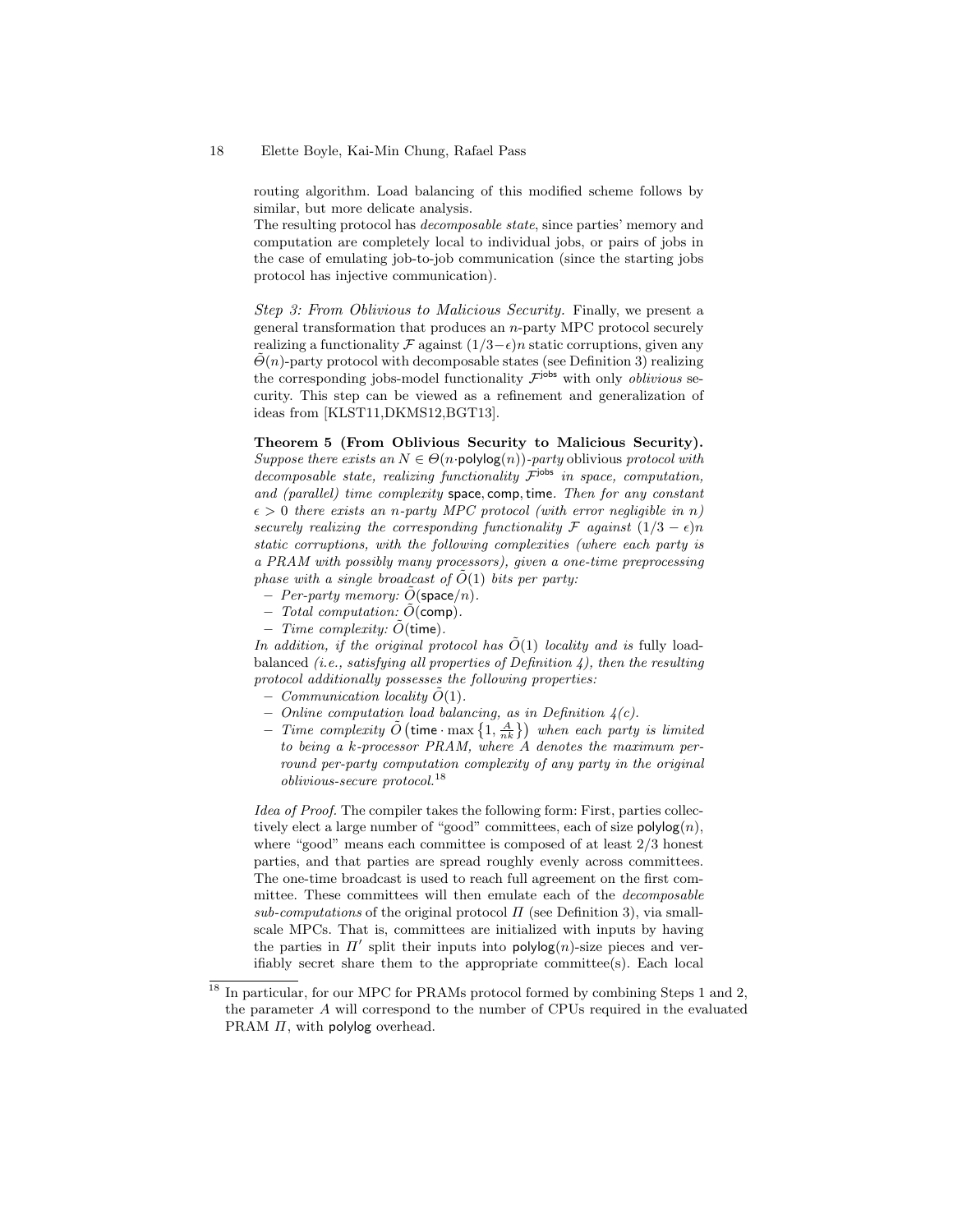computation (and communication) in  $\Pi$  decomposes as a collection of  $f_{i,j}$ , each affecting only two committees (emulating mem<sub>i</sub> and mem<sub>i</sub>). Since committees are only size  $\mathsf{polylog}(n)$ , and each small-scale MPC has only  $\mathsf{polylog}(n)$  memory and computation (because of decomposability), the memory, computation, and time complexity overhead is small. Since parties are spread across committees, the protocol remains load balanced. Finally, by using a perfectly secure underlying MPC protocol (such as [BGW88]), the only information revealed corresponds directly to the "observable" properties (communication patterns, etc.), thus reducing directly to oblivious security (as per Definition 1).

# References

- [AAK08] Baruch Awerbuch, Yossi Azar, and Rohit Khandekar. Fast load balancing via bounded best response. In SODA 2008, pages 314–322, 2008.
- [ACMR95] Micah Adler, Soumen Chakrabarti, Michael Mitzenmacher, and Lars Eilstrup Rasmussen. Parallel randomized load balancing (preliminary version). In STOC 1995, pages 238–247, 1995.
- [AJLA<sup>+</sup>12] Gilad Asharov, Abhishek Jain, Adriana López-Alt, Eran Tromer, Vinod Vaikuntanathan, and Daniel Wichs. Multiparty computation with low communication, computation and interaction via threshold fhe. In EUROCRYPT, pages 483–501, 2012.
- [BCP14a] Elette Boyle, Kai-Min Chung, and Rafael Pass. Large-scale secure computation. Cryptology ePrint Archive, Report 2014/404, 2014.
- [BCP14b] Elette Boyle, Kai-Min Chung, and Rafael Pass. Oblivious parallel ram. Cryptology ePrint Archive, Report 2014/594, 2014.
- [BGJK12] Elette Boyle, Shafi Goldwasser, Abhishek Jain, and Yael Tauman Kalai. Multiparty computation secure against continual memory leakage. In STOC, pages 1235–1254, 2012.
- [BGT13] Elette Boyle, Shafi Goldwasser, and Stefano Tessaro. Communication locality in secure multi-party computation - how to run sublinear algorithms in a distributed setting. In TCC, pages 356–376, 2013.
- [BGW88] Michael Ben-Or, Shafi Goldwasser, and Avi Wigderson. Completeness theorems for non-cryptographic fault-tolerant distributed computation (extended abstract). In STOC, pages 1–10, 1988.
- [BSGH13] Nicolas Braud-Santoni, Rachid Guerraoui, and Florian Huc. Fast byzantine agreement. In PODC, pages 57–64, 2013.
- [DI06] Ivan Damgård and Yuval Ishai. Scalable secure multiparty computation. In CRYPTO, pages 501–520, 2006.
- [DIK<sup>+</sup>08] Ivan Damgård, Yuval Ishai, Mikkel Krøigaard, Jesper Buus Nielsen, and Adam Smith. Scalable multiparty computation with nearly optimal work and resilience. In CRYPTO, pages 241–261, 2008.